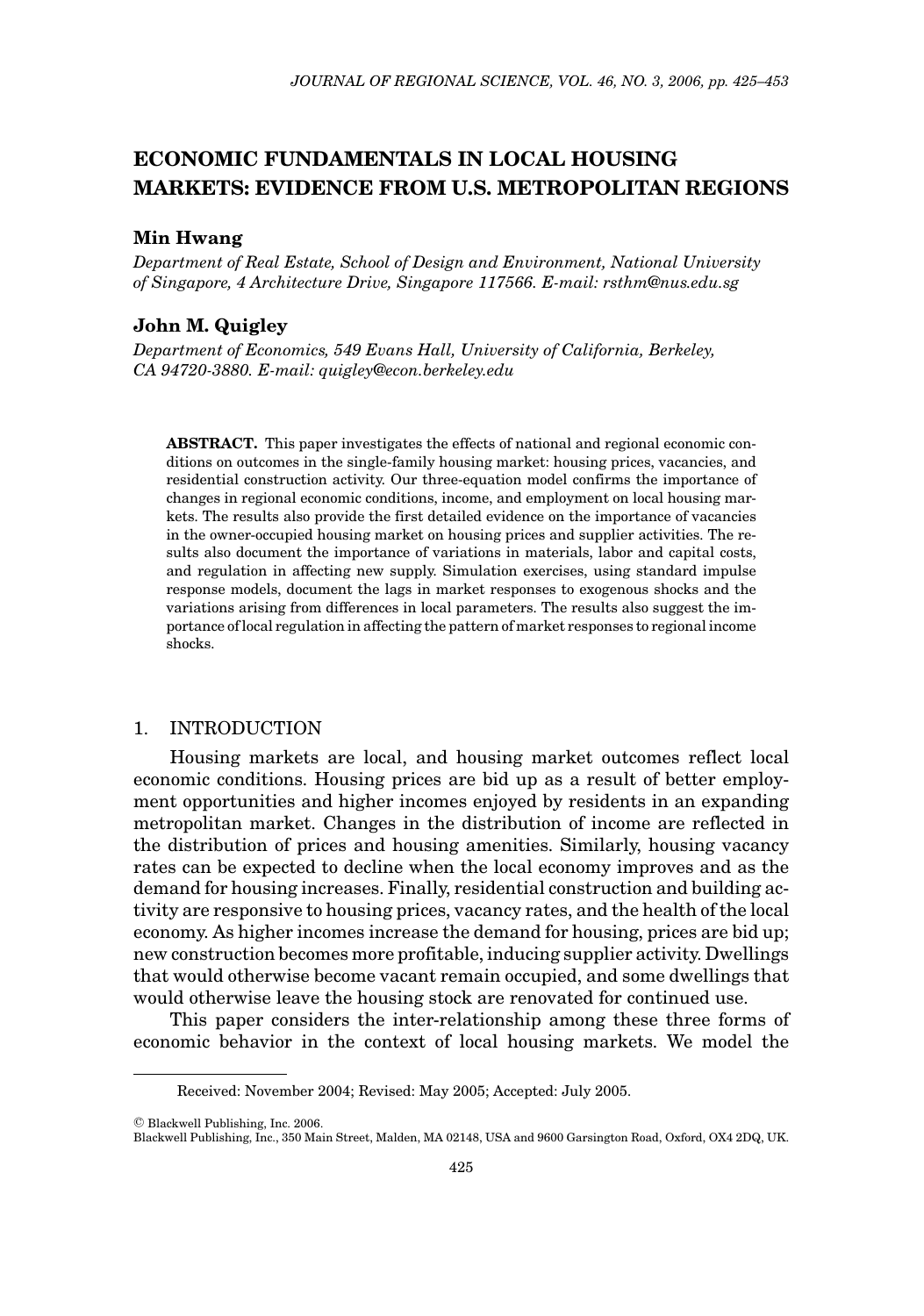

FIGURE 1: Course of Real Housing Prices in Nine Metropolitan Areas, 1975–2000.

relationship among the prices of owner-occupied housing, vacancy rates, and housing supplier activity in response to the exogenous factors, which affect the fortunes of the regional economy. We also recognize the importance of local land use and building regulations in affecting the operation of the owner-occupied housing market.

Our analysis uses U. S. metropolitan areas (MSAs) as units of observation, and we follow a panel of 74 MSAs over the 13-year period, 1987–1999. The panel includes all U.S. metropolitan areas for which annual data are available on the prices of owner−occupied housing, on the vacancy rates in single-family housing, and on supplier activity (i.e., the number of permits issued for construction of new single-family housing).

Figure 1 illustrates the course of housing prices during 1975–2000 for nine of the MSAs in the sample we analyze below.<sup>1</sup> Note the enormous variation in the course of house prices. For the three California housing markets depicted, real prices more than tripled between 1975 and 1999. For the least

<sup>&</sup>lt;sup>1</sup>The figure relies upon the price series maintained by the U.S. Office of Federal Housing Enterprise Oversight, as described in Section V.

<sup>-</sup><sup>C</sup> Blackwell Publishing, Inc. 2006.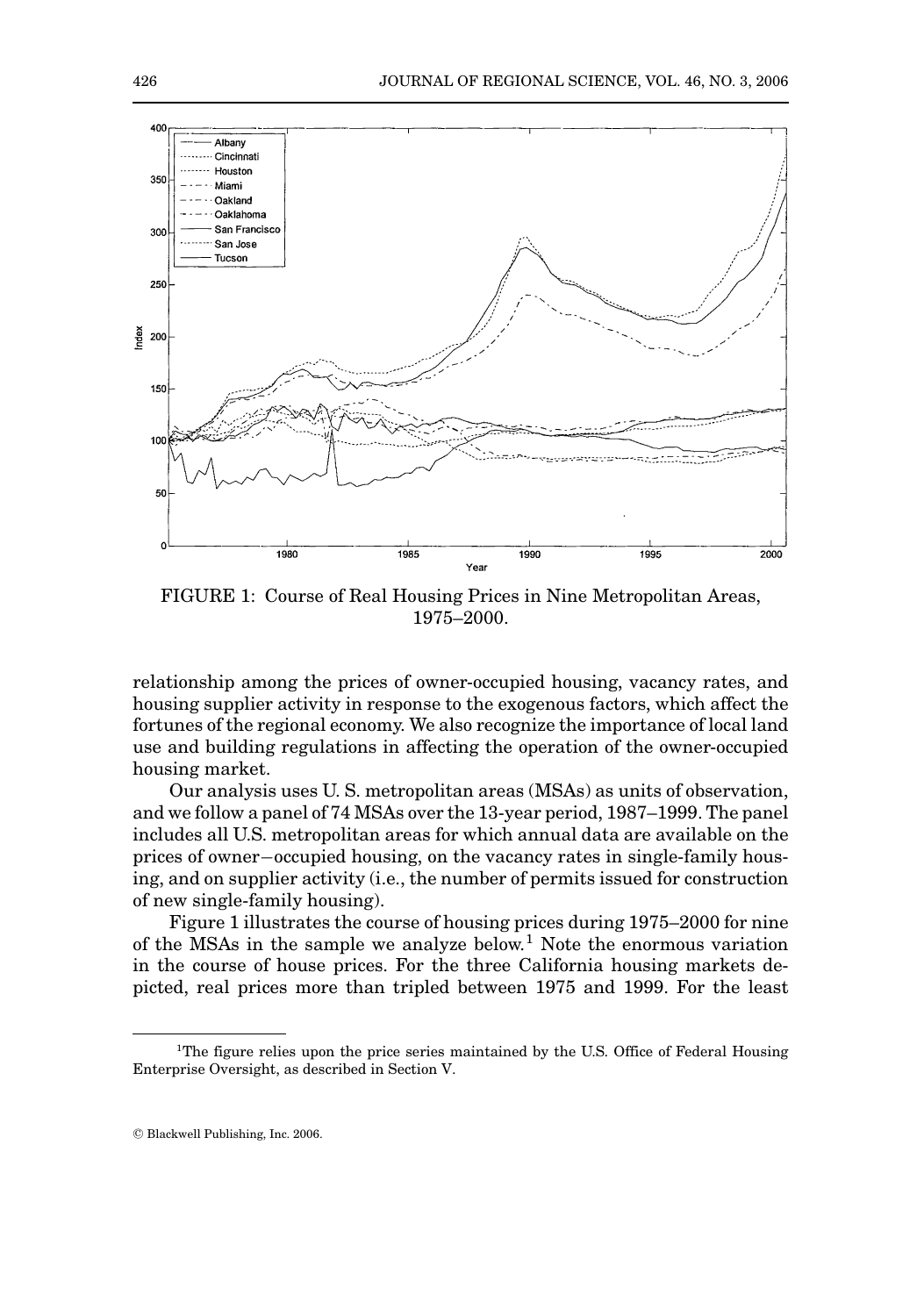



<sup>∗</sup>The regression relationship (t-ratios in parentheses) between the percentage change in real housing prices in the current year,  $y_t$ , and the percentage change in the previous year,  $y_{t-1}$ , is

> $y_t = 0.2948 + 0.4585y_{t-1}$  $(2.029)$   $(15.02)$   $R^2 = 0.234$ .

volatile markets in the sample (Houston, Albany, and Oklahoma City), nominal housing prices doubled during the past quarter century. As noted in the figure, real housing prices in these latter markets were stagnant. What causes this enormous variation?

Figures 2, 3, and 4 illustrate some key relationships explored in this paper. Figure 2 investigates the predictability of housing price changes using our panel of MSAs covering 1987–1999. It presents the current annual real price changes in each of the 74 markets as a function of their lagged values. There is clearly a strong positive relationship, suggesting that lags and slow adjustment to market conditions are crucial to understanding the course of prices.

Figure 3 indicates the bivariate relationship between annual changes in vacancy rates for single-family dwellings and changes in their prices, while

<sup>-</sup><sup>C</sup> Blackwell Publishing, Inc. 2006.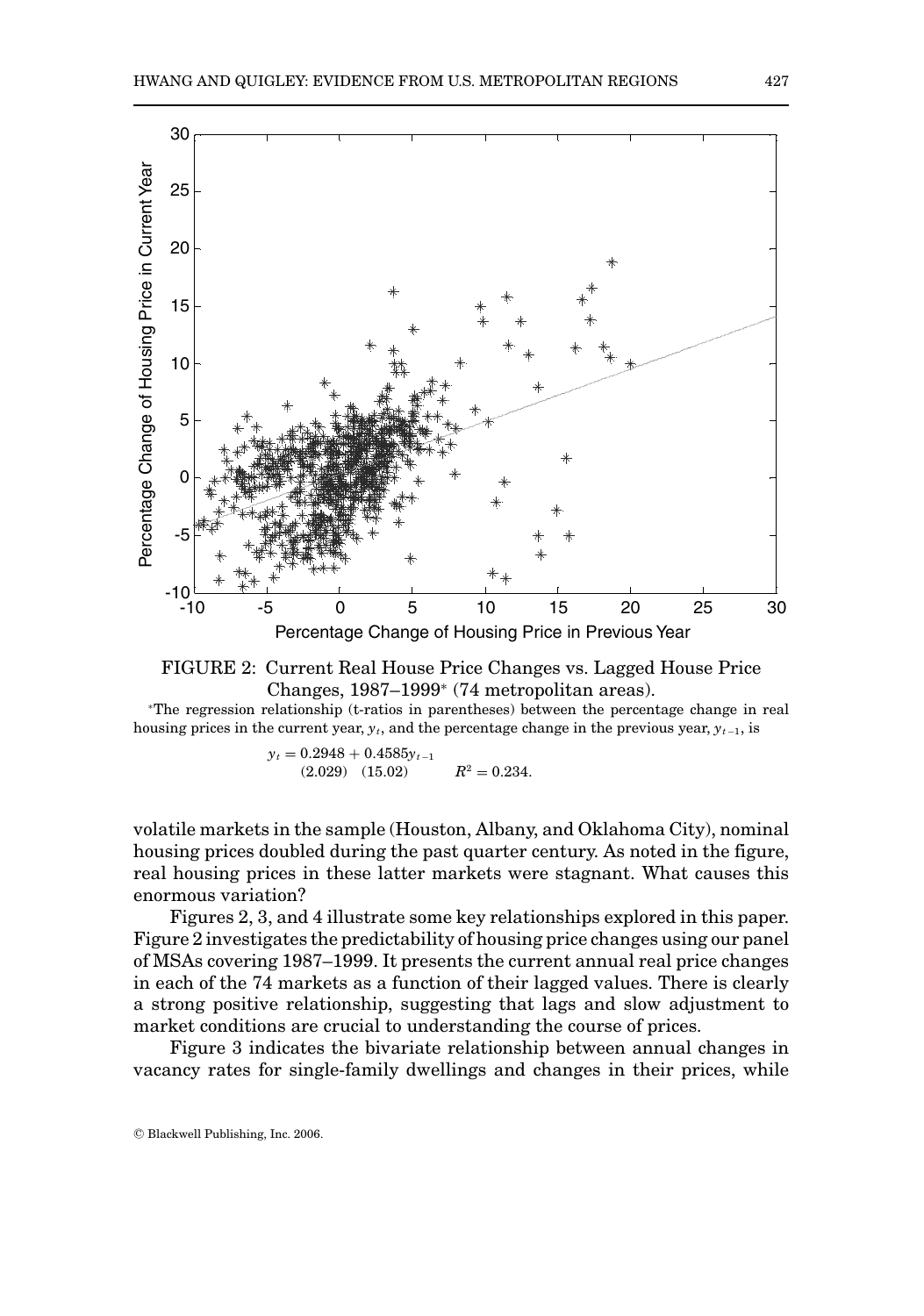

FIGURE 3: Changes in Real House Prices vs. Changes in Vacancy Rates, 1987–1999<sup>∗</sup> (74 metropolitan areas).

<sup>∗</sup>The regression relationship (t-ratios in parentheses) between the percentage change in real housing prices,  $y_t$ , and changes in vacancy rate,  $x_t$ , is

$$
y_t = 0.3029 - 0.2975x_t
$$
  
(1.827) (1.314)  $R^2 = 0.0023$ .

Figure 4 illustrates the relationship between annual changes in house prices and the number of building permits issued for new construction of single-family housing in these same metropolitan areas.<sup>2</sup> These two figures provide little evidence of the systematic relationships postulated by economic theory. In particular, there is very weak evidence in the simple diagram that housing prices decrease as vacancy rates increase. There is some evidence that increases in supplier activity, measured by building permits, affect housing prices. But the relationship is very weak. Is there any strong empirical link between vacancies, new supply, and housing prices?

In this paper, we develop a model relating exogenous changes in regional employment and incomes, construction costs and macro economic conditions

<sup>2</sup>As noted below, data for both vacancy rates and building permits are maintained by the US Census Bureau.

<sup>-</sup><sup>C</sup> Blackwell Publishing, Inc. 2006.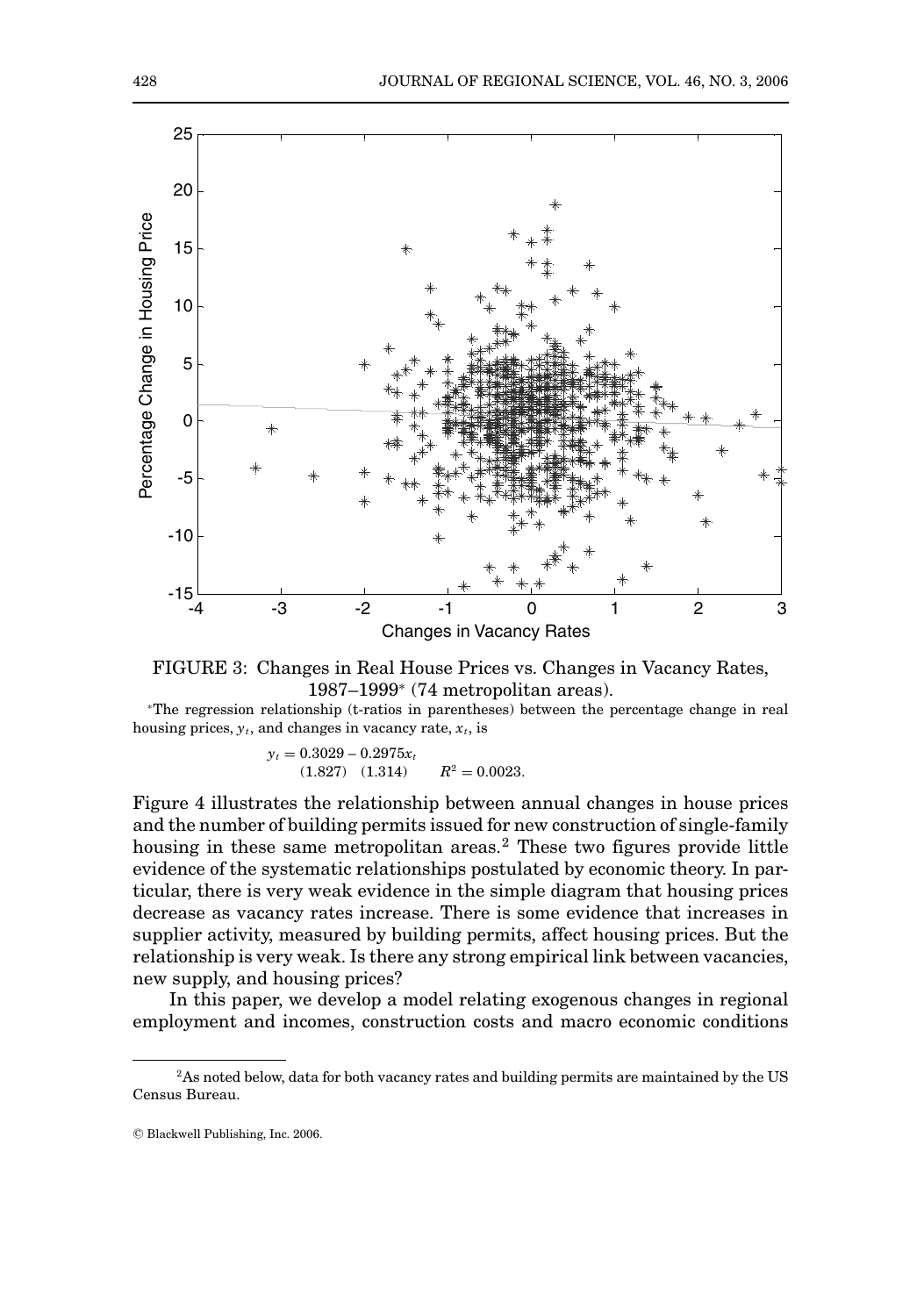

FIGURE 4: Changes in Real House Prices vs. Building Permits 1987–1999<sup>∗</sup> (74 metropolitan areas).

<sup>∗</sup>The regression relationship (t-ratios in parentheses) between the percentage change in real housing prices,  $y_t$ , and building permit,  $x_t$ , is

> $y_t = 0.1249 + 0.0978x_t$  $(0.677)$   $(2.188)$   $R^2 = 0.0064$ .

to these measures of the health of housing markets—prices, vacancies, and new construction. The model is estimated in several variants, and we simulate the responsiveness of the housing market to local economic conditions. The model indicates the strong interdependency between the state of the macro economy, the state of the regional economy, and outcomes in the housing market. The results also suggest the key role of local regulation in affecting housing outcomes.

In Section 2 below, we relate our work to previous attempts to develop regional models of the housing market. Section 3 presents an overview of the data and the methodology we use, as well as the relationships among the various measures of the housing market. Section 4 presents data. Section 5 presents our statistical results and the simulations based upon them. Section 6 is a brief conclusion.

<sup>-</sup><sup>C</sup> Blackwell Publishing, Inc. 2006.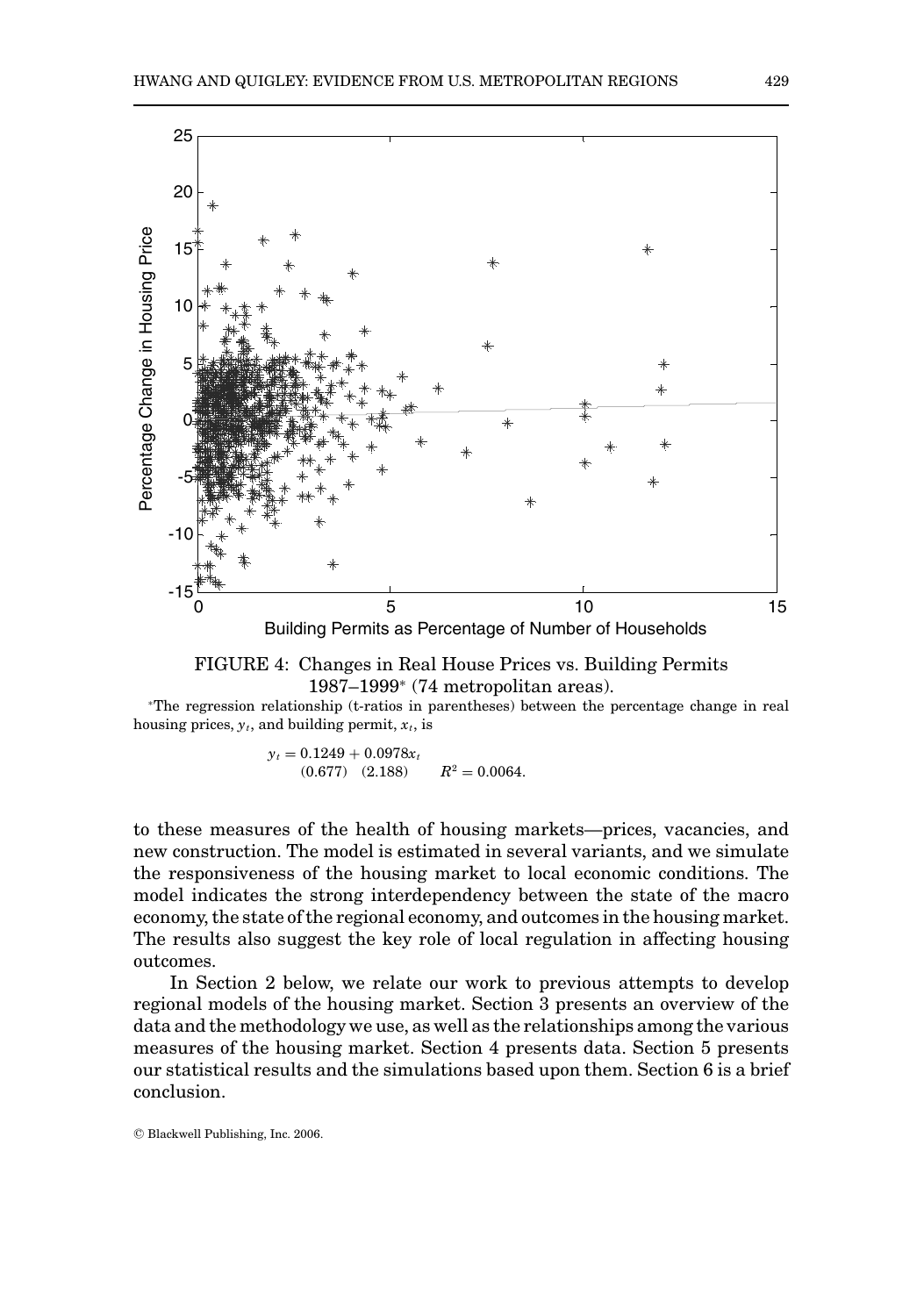# 2. ANTECEDENTS

A simple model of supply and demand at the regional level motivates the choice of variables to explain outcomes in the housing market over time. Housing demand is a function of prices and incomes and perhaps demographic variables as well. Housing supply is a function of profitability, which depends upon housing prices and input prices, including the costs of labor, materials, financing, and regulations inhibiting new construction. Vacancy rates in existing housing reflect the difference between aggregate supply and demand in the market in any period.

Several early papers (following Reid, 1962; Muth, 1960, 1968) analyzed variations in housing prices across metropolitan areas, focusing on the reduced form of relationship between the prices of owner-occupied housing and metropolitan characteristics. Using these models, it is easy to describe the development of house prices, but it is quite difficult to make inferences about structural parameters or about causation.<sup>3</sup>

In contrast, a few more recent studies have investigated structural relationships among housing market outcomes. Poterba (1984) analyzed the interaction between movements in prices and housing stocks, modeled as a two-equation system. The growth of housing prices is represented as a function of the difference between current prices and imputed rentals, while the growth of the housing stock is related to real housing prices (as a proxy for profitability) and to the size of the current stock. In this simple stock-flow model, there are no leads or lags. Vacancies in the housing stock are ignored.

DiPasquale and Wheaton (1994) specified a model for housing demand in which the price of owner-occupied housing within a given housing market is a function of the current stock of single-family housing relative to the number of households, their age-expected homeownership rate,  $4$  the cost of renting relative to owning in the market, and the average household income within the market. In a second equation, the authors modeled housing starts as a function of current prices, costs, and the stock of housing, as well as employment and time on the market for new units. Most of supplier behavior in this model is explained by exogenous changes in interest rates, employment levels, and time on the market. The authors interpret this latter variable as evidence of slow adjustment in housing markets.

Follain and Velz (1995) developed a structural model of housing markets at the metropolitan level, in part to reflect the importance of turnover (the inverse of time on the market) in housing markets. Their structural model consists of four equations predicting the turnover rate, housing size, housing prices, and household formation, respectively. Follain and Velz found that housing

<sup>&</sup>lt;sup>3</sup>Tests of the efficient functioning of housing markets based on these reduced form models are in fact joint tests of the efficiency of the housing market together with the underlying structural models used to derive reduced form relationships (Follain and Velz, 1995).

<sup>4</sup>The age-expected homeownership rate is a simple transformation of the age distribution of adults in the housing market.

<sup>-</sup><sup>C</sup> Blackwell Publishing, Inc. 2006.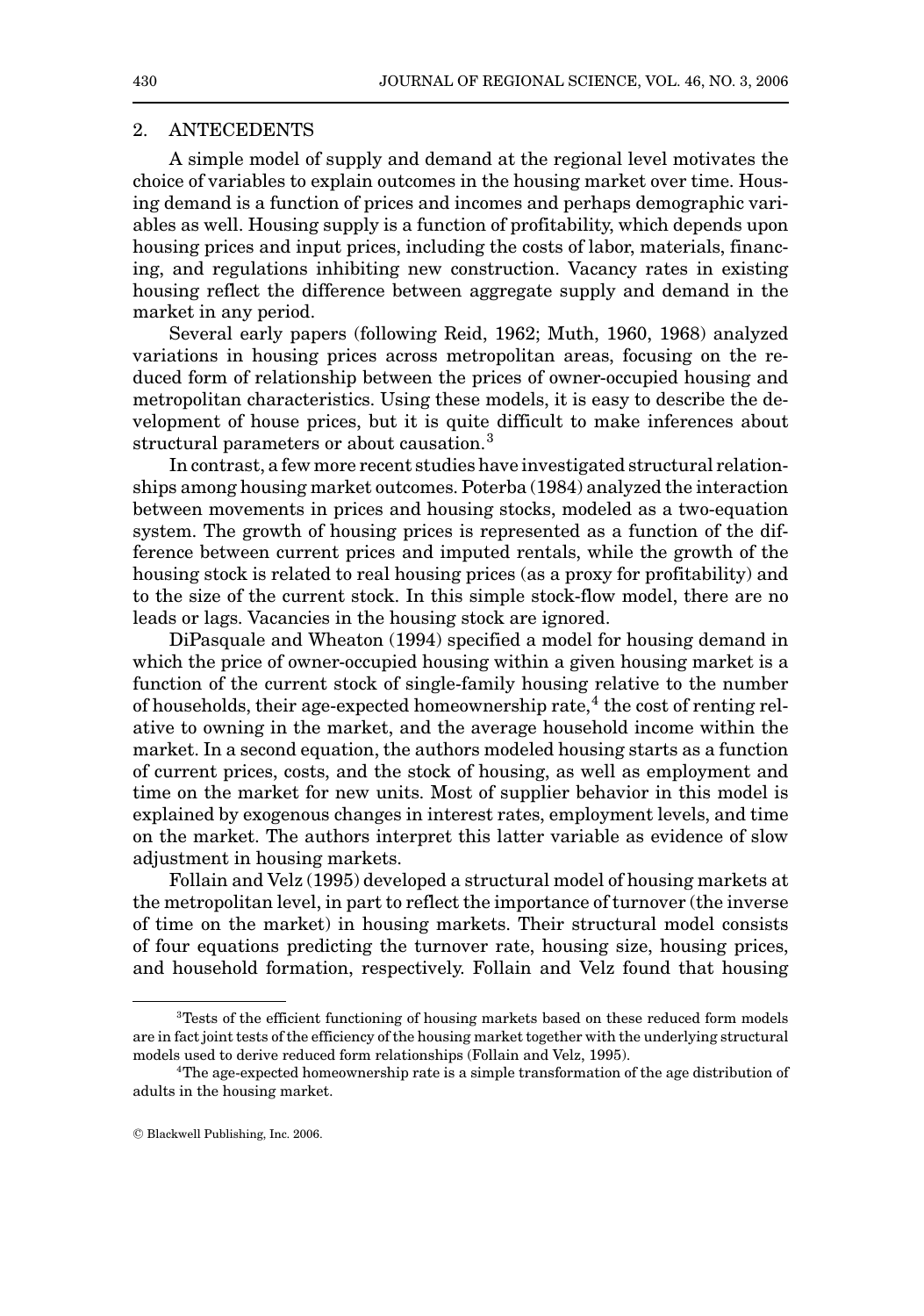prices and turnover are negatively related; they attribute this to the reduced importance of down payment constraints since the mid 1980s. However, their estimates of some key structural parameters are quite large indeed (e.g., the estimated price elasticity of housing supply is about six).

In assessing this previous work on the determinants of housing price variations, several factors are worth noting. First, none of these empirical models considers that trends in house prices or new construction might be mitigated by changes in vacancy rates for owner-occupied housing. This is in contrast to extensive empirical analyses of the rental market (e.g., Rosen and Smith, 1983; Igarashi, 1992; Read, 1993; Hendershott et al., 2000; Gabriel and Nothaft, 1988, 2001), which emphasize the inverse relationship between rents and vacancy rates across markets. Second, equations explaining variations in housing supply are often unsatisfactory, in contrast to demand equations, which tend to fit the data reasonably well. The estimated supply elasticity often has a negative sign, an insignificant effect, or an implausibly large magnitude. Third, with one exception, these systems of structural equations applied to housing markets are tested on aggregate national time-series data despite the local nature of housing markets. This limitation no doubt reflects difficulties of data assembly at the metropolitan level.

# 3. OVERVIEW OF THE MODEL

Our model of regional housing markets is based upon a panel of U.S. metropolitan areas, including all markets for which annual data on housing prices, vacancies, and construction activity are available for owner-occupied housing. Of the 334 metropolitan housing markets (MSAs) in the United States, consistent measures of house prices are available for 120, beginning in 1975. Annual measures of the stock of owner-occupied housing, vacancy rates, and supplier activity (i.e., building permits) are available for only 75 MSAs and only for the period 1987–1999. Our analysis is based upon 962 observations reporting a panel of 74 MSAs observed annually during the period 1987–1999.<sup>5</sup>

Some of the key bivariate relationships in this panel of housing markets are reported in the Section I. Figures 5, 6, and 7 present additional descriptive information. Figure 5 suggests that there is a strong positive relationship between price appreciation in these markets and a measure of the restrictiveness of regulations covering new construction.<sup>6</sup> Figure 6 reports a positive, but rather weak, relationship between price appreciation and income growth, while Figure 7 reports the absence of any simple relationship between house price appreciation and employment growth. These puzzles and suggestive relationships motivate our systematic research.

<sup>&</sup>lt;sup>5</sup>For one MSA (Scranton, PA) house prices are not available, but vacancy rates, supplier activity, and housing stock measures are.

<sup>6</sup>Glaeser et al. (2003) attribute substantial difference between prices and production costs of Manhattan condominiums to land-use regulations. See Quigley and Rosenthal (2005) for a review of empirical evidence.

<sup>-</sup><sup>C</sup> Blackwell Publishing, Inc. 2006.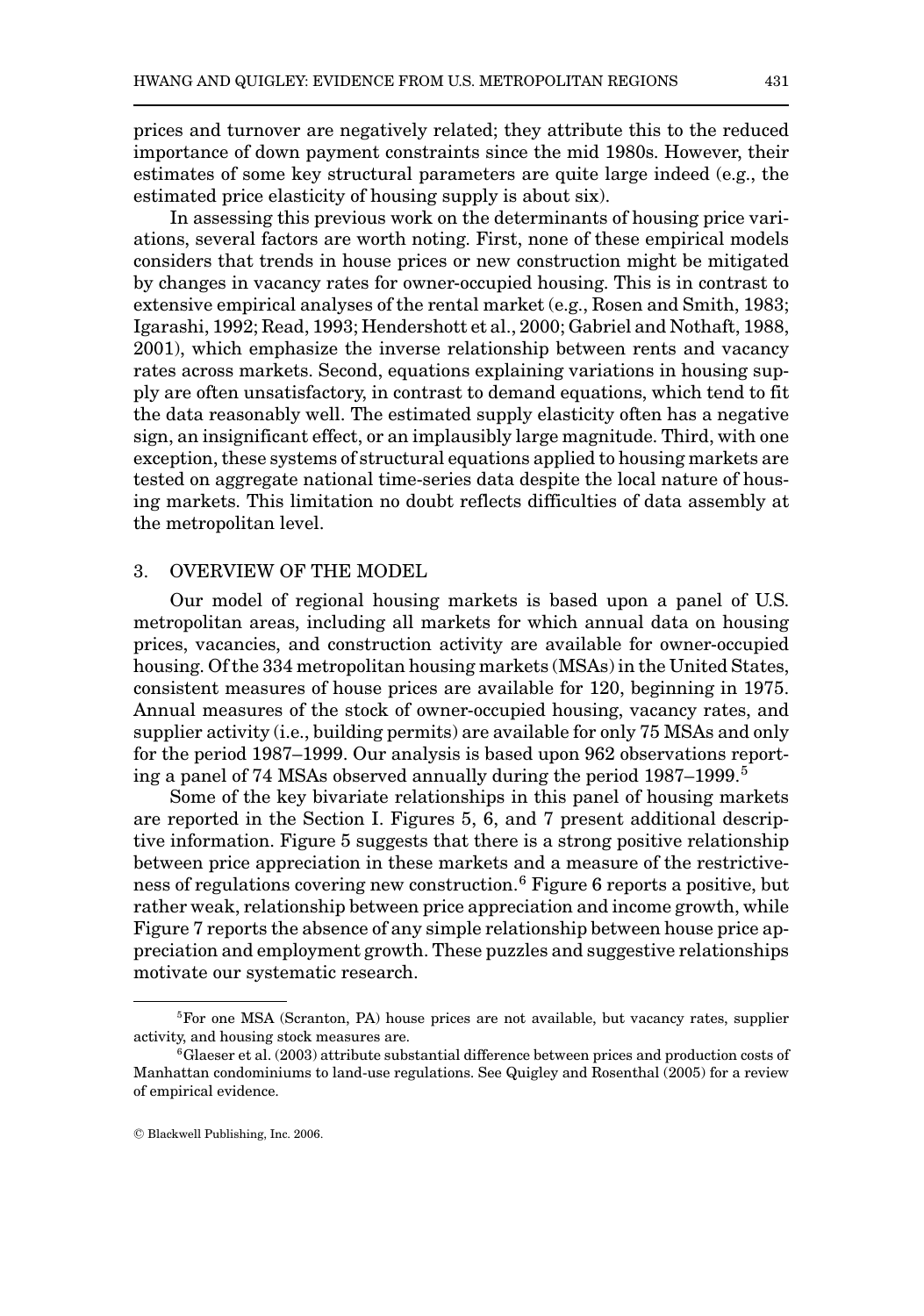

FIGURE 5: Average Real House Price Appreciation vs. Regulation Index<sup>∗</sup> (74 metropolitan areas).

<sup>∗</sup>The regression relationship (t-ratios in parentheses) between the percentage change in average real housing prices,  $y_t$ , and the regulation index,  $x_t$ , is

$$
y_t = -0.0092 + 0.0006x_t
$$
  
(0.799) (5.688)  $R^2 = 0.310.$ 

Our empirical model consists of three equations describing the movement of housing prices, housing supply, and vacancies in the market for owneroccupied housing. In this section, we describe the key features of the model, deferring issues related to data, measurement, and estimation technique to Section IV.

### *Housing Prices*

Our analysis of housing prices is based upon an extension of the work of DiPasquale and Wheaton (1994), which considers the distinction between the number of households in the housing market and their individual demands for owner occupancy. We extend the model to include vacancies

(1) 
$$
H_t \cdot D_t = OC_t = S_t - V_t = S_{t-1} + N_t - V_t
$$

<sup>-</sup><sup>C</sup> Blackwell Publishing, Inc. 2006.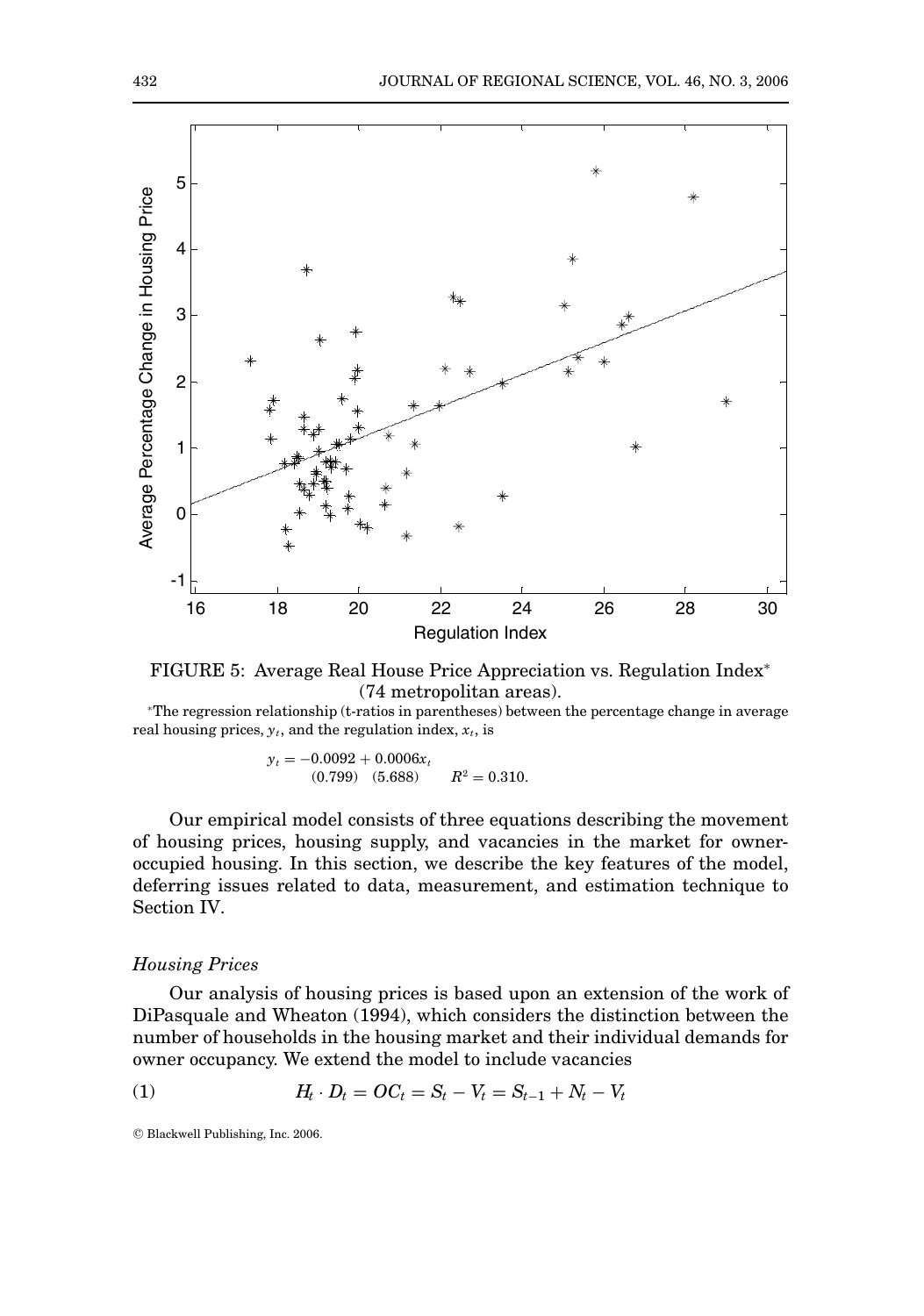

FIGURE 6: Average Real House Price Appreciation vs. Income Growth<sup>\*</sup> (74 metropolitan areas).

<sup>∗</sup>The regression relationship (t-ratios in parentheses) between the percentage change in average real housing prices,  $y_t$ , and the percentage change in real income,  $x_t$ , is

$$
y_t = -1.2393 + 0.4461x_t
$$
  
(0.584) (1.207)  $R^2 = 0.020$ .

where  $H_t$  is the total number of households in a metropolitan market at the time  $t, D_t$  is the proportionate demand for owner occupancy,  $OC_t$  is the number of occupied units of owner housing,  $S_t$  is the total stock of owner-occupied housing,  $V_t$  is the number of vacancies, and  $N_t$  is the number of newly constructed owneroccupied units.<sup>7</sup> The subscript *i* distinguishing metropolitan area is suppressed

<sup>7</sup>Our model concentrates on owner-occupied housing, considering rental housing only to the extent that relative prices by tenure type affect tenure choice and to the extent that the level of dividends (rents) affects asset prices (house values). Thus we assume that the stock of owner-occupied housing, *St*, may decline through depreciation but not through conversion to rental units. Of course, this is not literally true, but structural characteristics do inhibit conversions in tenure type. For example, as estimated in the 2001 American Housing Survey, 88 percent of single detached structures are owner-occupied, and 88 percent of apartment dwellings are renter-occupied. A more complete model would allow for the rental of single detached housing and the conversion of apartments to condominiums. But this would be a much more complicated model.

<sup>-</sup><sup>C</sup> Blackwell Publishing, Inc. 2006.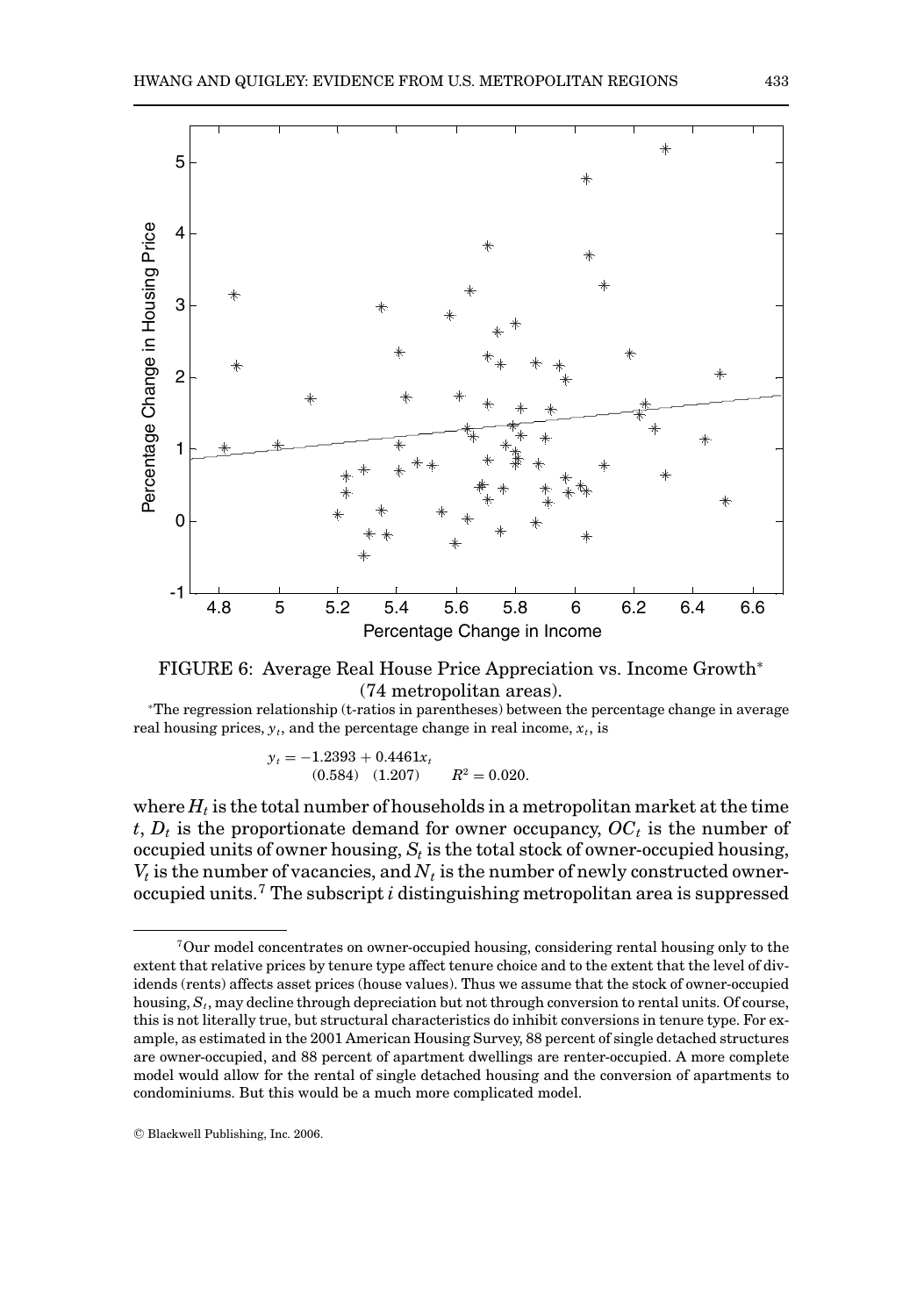

FIGURE 7: Average Real House Price Appreciation vs. Employment Growth<sup>∗</sup> <sup>∗</sup>The regression relationship (t-ratios in parentheses) between the percentage change in average real housing prices,  $y_t$ , and the percentage change in employment,  $x_t$ , is

 $y_t = 5.7309 - 0.0206x_t$  $(4.586)$   $(0.188)$   $R^2 = 0.0005$ .

for ease of presentation. Following DiPasquale and Wheaton (1994), individual demand for owner-occupied housing is

$$
(2) \tDt = D(Pt*, UCt, Rt, XtD)
$$

where  $P_t^*$  is the market-clearing price of owner-occupied housing,  $UC_t$  is its annual user cost,  $R_t$  is the cost of renting, and  $X_t^D$  represents other demand shifters (e.g., income, demographics).

As asset prices and annual user costs for owner-occupied housing increase, individual households are less likely to choose owner-occupancy; as the cost of renting increases, households are more likely to choose owner-occupancy. Changes in rents can affect house prices in two different ways. First, in the context of tenure choice, as the cost of renting increases, households are more likely to choose owner-occupancy, raising the price. Second, in the context of asset pricing, rent is a dividend from owning a house, and price will be a discounted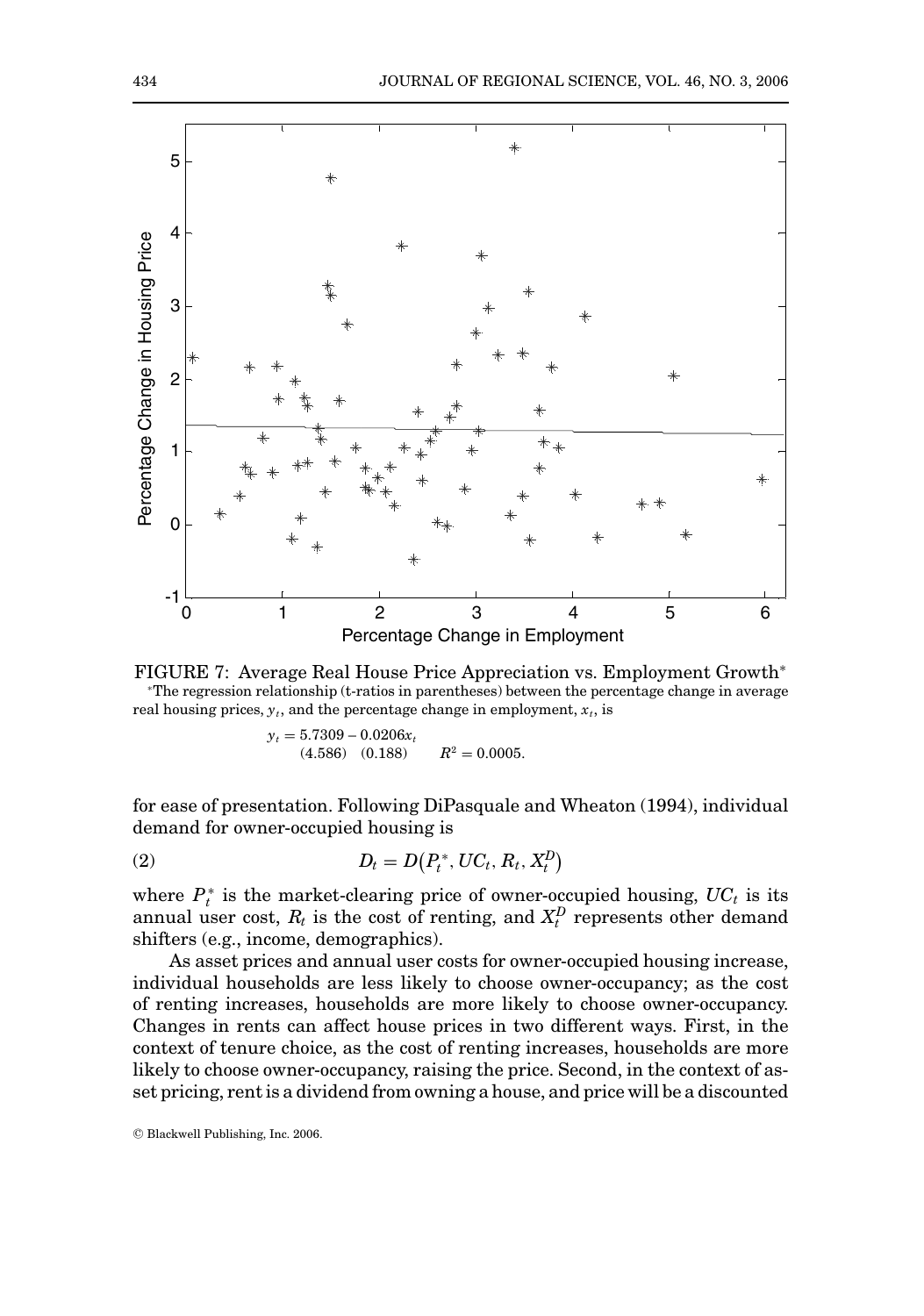sum of future rents. If rents are correlated over time, changes in current rents imply changes in future rents, which in turn affect housing prices. Since rents are more likely to exhibit positive serial correlation, a rise in current rent implies a rise in housing prices. When rents and prices are nonstationary, it is easy to show that the rent-price ratio can predict the future growth rate of rents.<sup>8</sup>

The probability of owner-occupancy times the number of households in the market equals the number of units of owner-occupied housing in the local market. Assuming  $\log$  linearity in  $D_t$  using the approximation in Appendix A, solving for the market-clearing price of housing, and taking first differences yields

(3) 
$$
p_t^* = \alpha_1^* s_t + \alpha_2^* v_t + \alpha_3^* u c_t + \alpha_4^* r_t + \alpha_5^* h_t + \alpha_6^* x_t^p + \epsilon_t^{p*}
$$

where lower case letters represent logarithmic differences, Greek letters represent parameters, and  $x_t^p$  represents a set of demand shifters. If we further assume partial adjustment in asset prices of owner-occupied housing

(4) 
$$
\log P_t - \log P_{t-1} = \delta \big[ \log P_t^* - \log P_{t-1} \big]
$$

the pricing relationship can be expressed in observables

(5) 
$$
p_t = \alpha_1 s_t + \alpha_2 v_t + \alpha_3 u c_t + \alpha_4 r_t + \alpha_5 h_t + \alpha_6 x_t^p + \alpha_7 p_{t-1} + \varepsilon_t^p
$$

where  $\alpha_i = \delta \alpha_i^*$  for  $i = 1, 2, ..., 6$ ,  $\alpha_7 = \delta$ , and  $\varepsilon_t^P = \delta \varepsilon_t^{P^*}$ . An increase in housing stock, *st*, is expected to reduce housing prices. Rent is expected to have a positive sign, as should income, employment, and the number of households. The user cost of housing is expected to have a negative effect. With partial adjustment, the lagged change in price will also have a positive effect on current prices.

# *New Housing Supply*

In contrast to the analysis of housing demand and price formation, less is known about the behavior of housing supply. In part, this reflects limitations in available data and in conceptual models (Rosenthal, 1999). DiPasquale (1999) has summarized three empirical difficulties in the housing supply literature. First, estimated housing supply elasticities vary widely. Second, price does not seem to be a sufficient statistic, and other market indicators are quite important in explaining housing supply. Third, construction levels seem to respond quite sluggishly to construction costs and output prices. Furthermore, there are disagreements about the appropriate specification of models of housing supply. In early research, new housing supply, measured by either housing starts or by permits, is specified as a function of the *level* of price and the *level* of construction cost (Porterba, 1984; Topel and Rosen, 1988; DiPasquale and Wheaton, 1994). More recently, however, Mayer and Somervile (2000) developed an empirical model linking new housing supply to *changes* in prices and costs. They

<sup>8</sup>This is implied by standard present value models. See Shiller (1981). For empirical testing of the present value model of housing, see Hwang, Quigley, and Son (2006).

<sup>-</sup><sup>C</sup> Blackwell Publishing, Inc. 2006.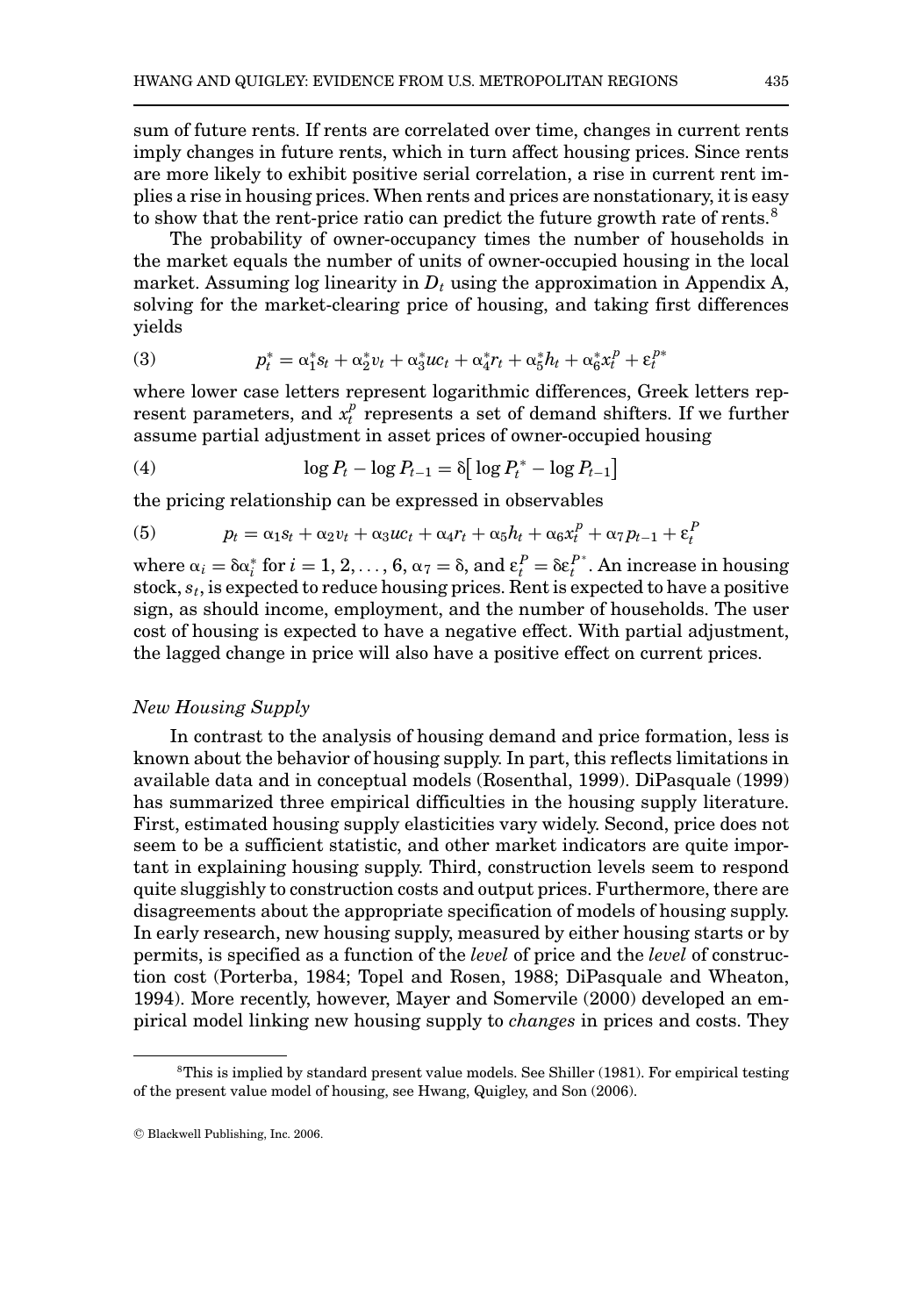argue that the equilibrium level of housing price matches the stock of housing supplied with the total demand for housing space, which implies that new construction will be a function of changes in housing price, as well as changes in other variables, such as construction costs.

We follow Mayer and Somerville, modeling new housing supply as a function of changes in prices and input costs, as well as macroeconomic conditions. Our model is

(6) 
$$
s_t = \beta_1 p_t + \beta_2 v_t + \beta_3 c_t + \beta_4 f_t + \beta_5 REG_t + \beta_6 x_t^s + \beta_7 p_{t-1}
$$

where  $s_t$  is new housing supply,  $v_t$  represents vacancies,  $c_t$  is input costs for labor and materials,  $f_t$  is financing costs,  $REG_t$  is the restrictiveness of local regulation, and  $x_t^s$  represents other supply shifters. We measure new supply as the annual difference in the stock of housing; the stock is constructed by adding building permits to the stock in the previous year.<sup>9</sup> Again, lower case letters indicate logarithmic differences. Note that this specification of the supply equation includes two endogenous variables, changes in housing prices and changes in vacancies. We expect that increases in housing prices will lead to an increase in supplier activity. Increases in input costs (labor, materials or financial costs) will reduce supplier activity, and increases in vacancies will also reduce supplier activity.

Finally, as noted above, there is ample evidence that supply adjustment to changes in price is sluggish and slow. We recognize this by including a variable measuring the lagged change in housing prices in the empirical model.

# *Vacancies in Owner-Occupied Housing*

The early literature on vacancy in the rental housing market analyzed the empirical relationship between some "natural" rate of vacancy and housing rents, based on reduced form models (Eubank and Sirmans, 1979; Rosen and Smith, 1983). Theoretical explanations of vacancy focus on the frictions of search, given the idiosyncratic preferences of households and the heterogeneity of housing units (Arnott, 1989; Wheaton, 1990; Read, 1997). In these models, some level of vacancy facilitates the search process by housing demanders; sellers charge higher prices to cover the cost of maintaining vacancies. These search models provide insights on the unique aspects of housing markets, and they provide a rationale for housing vacancies in market equilibrium. More recently, Gabriel and Nothaft (2001) distinguished two components of vacancy, incidence, and duration, arguing that the incidence component is affected by population mobility and the duration component by search costs and the heterogeneity of the housing stock. Their empirical results suggest that residential rents are more responsive to the incidence component than the duration component.

<sup>9</sup>Housing stock at the beginning of the sample period is estimated from the number of households, ownership rates, and vacancy rates.

<sup>-</sup><sup>C</sup> Blackwell Publishing, Inc. 2006.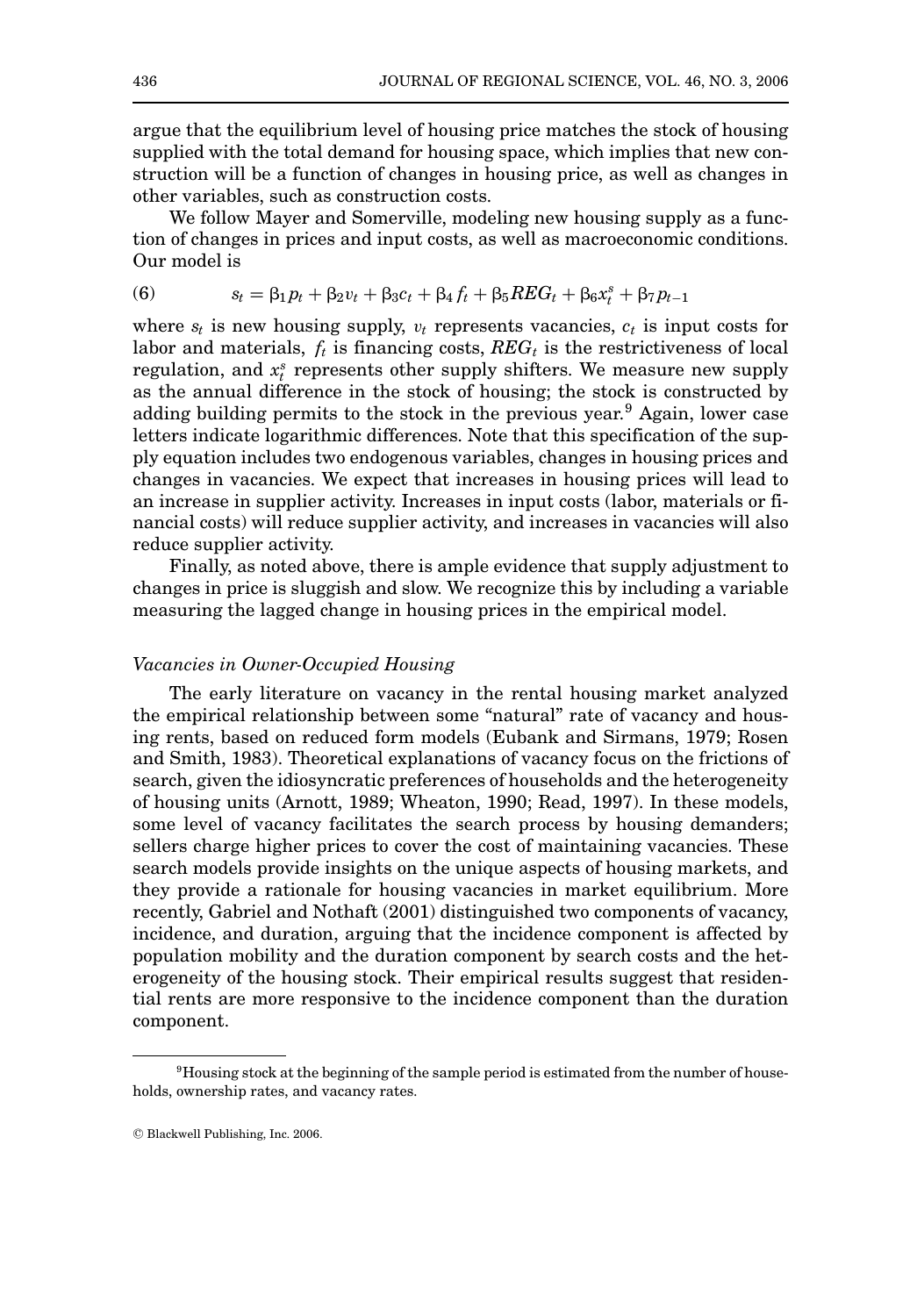If a homeowner chooses to keep a unit vacant rather than selling in response to an offer, this is a decision to hold a real option. That is, when the owner of a vacant unit decides to keep a unit vacant rather than selling it at the current market price, this is because she believes that waiting is worthwhile. Waiting is more worthwhile if prices are expected to increase and if the volatility of housing investment returns is larger.

We thus specify the vacancy relationship as

(7) 
$$
v_t = \gamma_1 p_t + \gamma_2 N_t + \gamma_3 E (p_{t+1}) + \gamma_4 V (p_{t+1}) + \gamma_5 x_t^v
$$

where  $E(p_{t+1})$  and  $V(p_{t+1})$  are the expectation and variance of future price changes, respectively, and  $x_t^v$  represents other exogenous shifters in vacancies. Again, lowercase letters represent logarithmic differences. We expect that increasing housing prices will lead to fewer vacancies. Higher expected price changes and a higher variance in housing prices will lead to higher current vacancies, and increased supply will lead to higher vacancies.

#### 4. DATA AND METHODOLOGY

#### *Data*

The econometric evidence presented in the following section is based on data pieced together from a variety of sources. With one exception, the data series are publicly available, and most are available online. As noted above, we analyze three dependent variables: prices, vacancies, and supplier activity.

Single-family housing prices are measured using metropolitan housing price indices published by the U.S. Office of Federal Housing Enterprise Oversight  $(OFHEO).<sup>10</sup>$  The index is defined by the weighted repeat sales method<sup>11</sup> using all single-family houses whose mortgages have been purchased or securitized by Freddie Mac or Fannie Mae since 1975.

Homeowner vacancy rates by MSA are available annually from the U.S. Bureau of the Census.<sup>12</sup>

We measure supplier activity by the number of building permits issued for single-family housing in each MSA. Most prior research on housing supply is based upon aggregate housing starts (Topel and Rosen, 1988; DiPasquale and Wheaton, 1994; Mayer and Somervile, 2000). Information on housing starts is simply unavailable at the metropolitan level. However, it is well known that the aggregate series on permits tracks housing starts very closely (Evenson, 2001;

<sup>10</sup>http://www.ofheo.gov/house/faq.html.

 $11$ The repeat sales price index has the great advantage of standardizing housing prices for unmeasured quality. However, prices derived from this method at any point and time are subject to revision later, as subsequent transactions are included in the data. A "real time repeat sales" index would be preferred to an "ex-post repeat sales" index. See Clapham et al. (2005) for a detailed discussion and a comparison of these indexes.

<sup>12</sup>http://www.census.gov.

<sup>-</sup><sup>C</sup> Blackwell Publishing, Inc. 2006.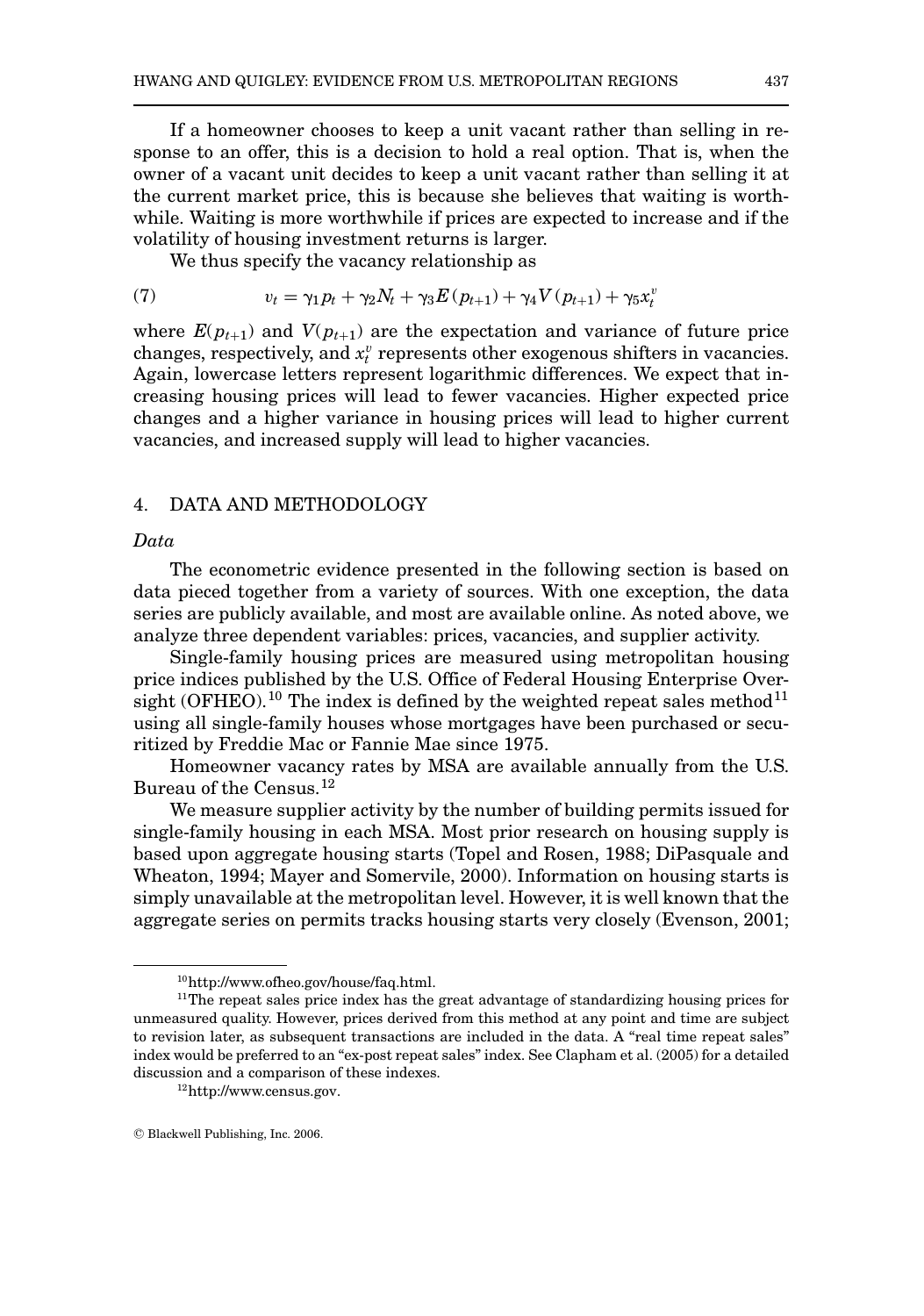Somervile,  $2001$ <sup>13</sup> Other studies analyzing metropolitan data (e.g., Poterba, 1991; Drieman and Follain, 2003; Mayer and Somervile, 2000) also rely upon building permits. Data on building permits for single-family houses by MSA are recorded by the U.S. Bureau of the Census and are available online from the Real Estate Center at Texas A&M University.<sup>14</sup>

The equation for housing prices (5) includes structural variables measuring the user cost of housing capital and rents. Following many others (e.g., Kearl, 1979; Dougherty and Van Order, 1982; Mankiw and Weil, 1989), we specify the user cost of capital as

(8) 
$$
UC_t = M_t(1 - T_p)(1 - T_y) + DM - E(p_{t+1})
$$

where  $M_t$  is the mortgage interest rate,  $T_p$  is the property tax rate on housing,  $T_{y}$  is the marginal tax rate on income,  $DM$  is the depreciation and maintenance rate, and the last term is the expected tax-free capital gain on housing. The mortgage interest rate (for a 30-year fixed-rate contract) is reported by Freddie Mac.<sup>15</sup> In computing the user cost of capital in each year, we use the 1990 median tax rate in each metropolitan area as a percentage of house values, <sup>16</sup> assuming zero depreciation rate, and we estimate capital gains assuming AR-GARCH processes for each individual MSA. This procedure is explained in Appendix B.

Annual rents,  $R_t$  in each metropolitan area are obtained directly from the U.S. Department of Housing and Urban Development's (HUD's) measurement of rent at the 40th percentile of the distribution, so called, "Fair Market Rents."<sup>17</sup> In addition, we also include a lagged price-rent ratio, *PDt*−1, to measure the expected implicit rent growth in housing.<sup>18</sup>

The estimated supply equation includes structural variables measuring input costs for labor and materials as well as financing costs. We also measure the stringency of regulations inhibiting new construction in each metropolitan area. Labor costs,  $LC<sub>t</sub>$ , are measured by average earnings per worker in the construction industry by MSA and year, as reported in the Regional Economic Information System (REIS) database maintained by the Bureau of Economic Analysis.<sup>19</sup>

 $13$ At the national level, the correlation between housing starts and building permits is 0.95 from 1959 through 2000, and 0.99 during our sample period, 1987 through 1999.

<sup>14</sup>http://recenter.tamu.edu/data/bpm.

<sup>15</sup>http://www.freddiemac.com.

<sup>16</sup>http://www.bus.wisc.edu/realestate/resources/resdownl.htm.

 $17$ Fair Market Rents are annual estimates of gross rents at the 40th percentile published by HUD for 350 metropolitan areas and 2,350 nonmetropolitan county areas. Estimates are derived from the American Housing Survey and random digit dialing telephone surveys in each geographical area. See US Department of Housing and Urban Development (1995) for details of the estimation procedure. The data are available at http://www.huduser.org.

<sup>18</sup>Using the standard present value relation, the current dividend yield predicts the growth of future dividends. See Cochrane (1991).

<sup>19</sup>http://www.bea.doc.gov.

<sup>-</sup><sup>C</sup> Blackwell Publishing, Inc. 2006.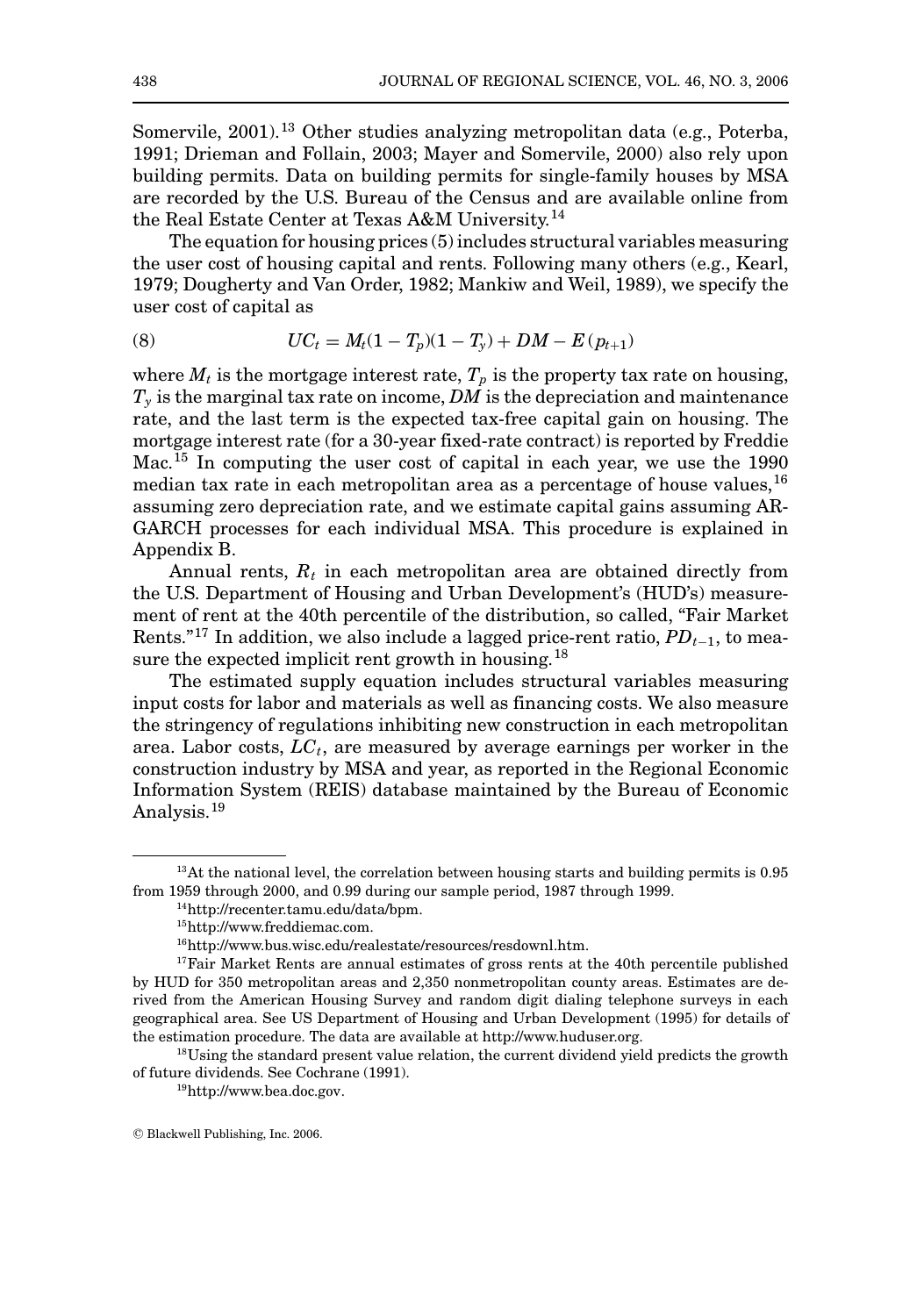Proprietary metropolitan data on material costs for residential construction by year were obtained from the firm of Marshall and Swift. The data include separate cost estimates for structural steel columns and beams, reinforced concrete, masonry or concrete load bearing, wood or steel studs and metal bents, columns and girders. Rather than using all five series, we use the first two principal components of these costs,  $MC<sub>t</sub><sup>1</sup>$  and  $MC<sub>t</sub><sup>2</sup>$ , which together explain 99 percent of total variation in the five series.

We measure the financing costs for housing suppliers by the prime interest rate  $f_t$  obtained from the DRI database.<sup>20</sup>

 $REG_t$  is an index of the stringency of regulation, which varies by metropolitan area, and is constructed using the results reported in Malpezzi (1996) and Malpezzi et al.  $(1998).^{21}$ 

We also employ several other exogenous variables in the three equations to measure the importance of the local economy. These include per capita income,  $Y_t$ , employment,  $EM_t$ , and per capita transfer payments for unemployment,  $UN_t$ . These data are all available from the REIS database.

A complete listing of variables, definitions and symbols is presented in Table 1. The subscripts *i* and *t* designate variables which vary by MSA and year.

#### 5. EMPIRICAL RESULTS

#### *Housing Prices*

Alternative estimates for Equation (5) are reported in Table 2. All coefficients are estimated allowing for error components using two-stage least squares. (Baltagi, 1981; Hsiao, 1986). The coefficients on the changes in housing stock are significantly negative as expected. The magnitude of the estimated coefficients is unaffected when the vacancy variable is eliminated (Model V), suggesting independent roles for new construction and vacancies in the equilibrium price determination in metropolitan housing markets. The vacancy variable is negative as expected. (Increases in vacancies imply increases in housing units available for sale, which leads to decreases in prices.) The estimated coefficient for the rent variable is positive as expected, but it is insignificantly different from zero. As anticipated, the coefficient for the user cost measure is negative; it is highly significant in all five models. The estimated coefficients on dividend yields are small but significant for all specifications. This is consistent with the present value model, which suggests that lower dividend yields imply high dividend (rent) growth in the future. Homeowners expect house prices to go up when they anticipate rent growth in the future. The coefficients on the lagged endogenous variables are also all significant. The coefficient on the lagged price variable is around 0.5, implying that half of the discrepancy

 $^{20}$ DRI is now called Global Insight. The data are available at http://www.globalinsight.com. 21See also http://www.bus.wisc.edu/realestate/resources/resdownl.htm.

<sup>-</sup><sup>C</sup> Blackwell Publishing, Inc. 2006.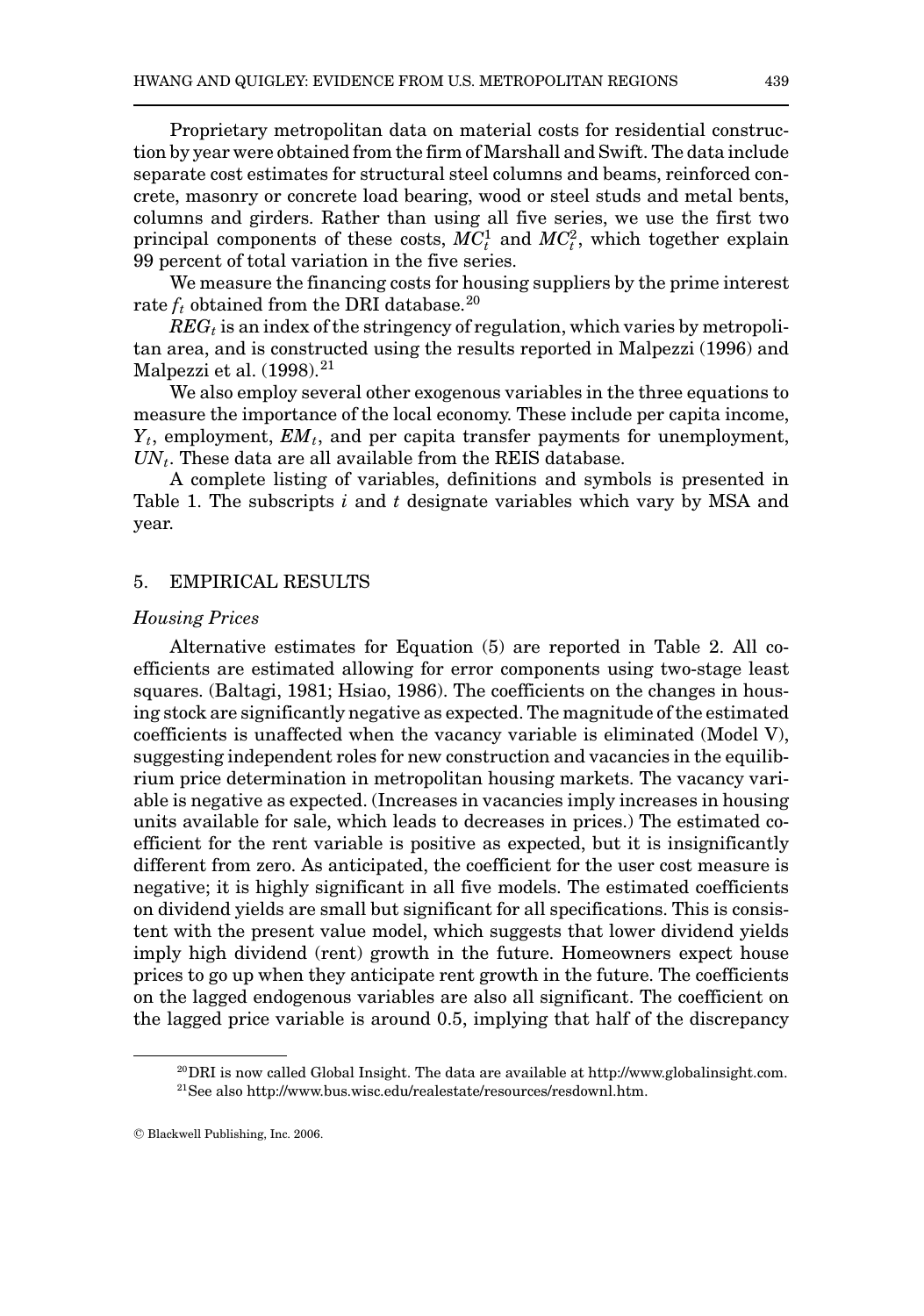| Symbol                     | Description                                               |  |  |
|----------------------------|-----------------------------------------------------------|--|--|
| Dependent variables        |                                                           |  |  |
| $p_{it}$                   | Difference in log of housing price in MSA $i$ at time $t$ |  |  |
| $S_{it}$                   | Difference in log of housing stock in MSA $i$ at time $t$ |  |  |
| $U_{it}$                   | Difference in log of vacancies in MSA $i$ at time $t$     |  |  |
| Other endogenous variables |                                                           |  |  |
| $h_{it}$                   | Difference in log of number of households                 |  |  |
| $uc_{it}$                  | Difference in log of user cost                            |  |  |
| $r_{it}$                   | Difference in log of rent                                 |  |  |
| $E(p_{it})$                | Expected rate of change in housing price                  |  |  |
| $Var(p_{it})$              | Variance of rate of change in housing price               |  |  |
| Exogenous variables        |                                                           |  |  |
| $c_{it}$                   | Input costs                                               |  |  |
| $mc_{it}^1, mc_{it}^2$     | Difference in log of material cost measure 1 and 2        |  |  |
| $lc_{it}$                  | Difference in log of labor cost                           |  |  |
| $f_{it}$                   | Difference in prime interest rate                         |  |  |
| $REG_i$                    | Regulation index                                          |  |  |
| $x_i^{P,S,V}$              | Price, supply, vacancy shifters                           |  |  |
| $y_{it}$                   | Difference in log of personal income                      |  |  |
| $em_{it}$                  | Difference in log of employment                           |  |  |
| $x_{it}^{P,V}$             | Price, vacancy shifters                                   |  |  |
| $un_{it}$                  | Difference in log of unemployment compensation            |  |  |
| $x_{it}^P$                 | Price shifter                                             |  |  |
| $PD_{i,t-1}$               | Log of price to rent ratio                                |  |  |

TABLE 1: Description of Variables and Symbols

between the market-clearing price and the observed price is eliminated within a year. Past increases in vacancies tend to decrease housing prices; homeowners expect lower prices this year when vacancies were higher last year.

Metropolitan macroeconomic conditions, household income and employment, affect housing prices. These effects are sizable in magnitude and significant in most cases. One exception is the employment growth in Model III, in which both household growth and employment growth are included. Given household growth, employment growth has only a limited effect on housing demand, implying that the major impact of changes in employment comes through changes in number of households.

Overall, the equations predicting housing prices appear to perform reasonably well at the metropolitan level. Coefficients are precisely estimated and the magnitudes are reasonable.

# *New Housing Supply*

Table 3 reports the results for the housing supply models. The estimated supply elasticities are small but are highly significant, ranging from 0.01 to 0.09. Differences in elasticity estimates in housing supply across the five models imply that the supply elasticity depends on local macroeconomic variables.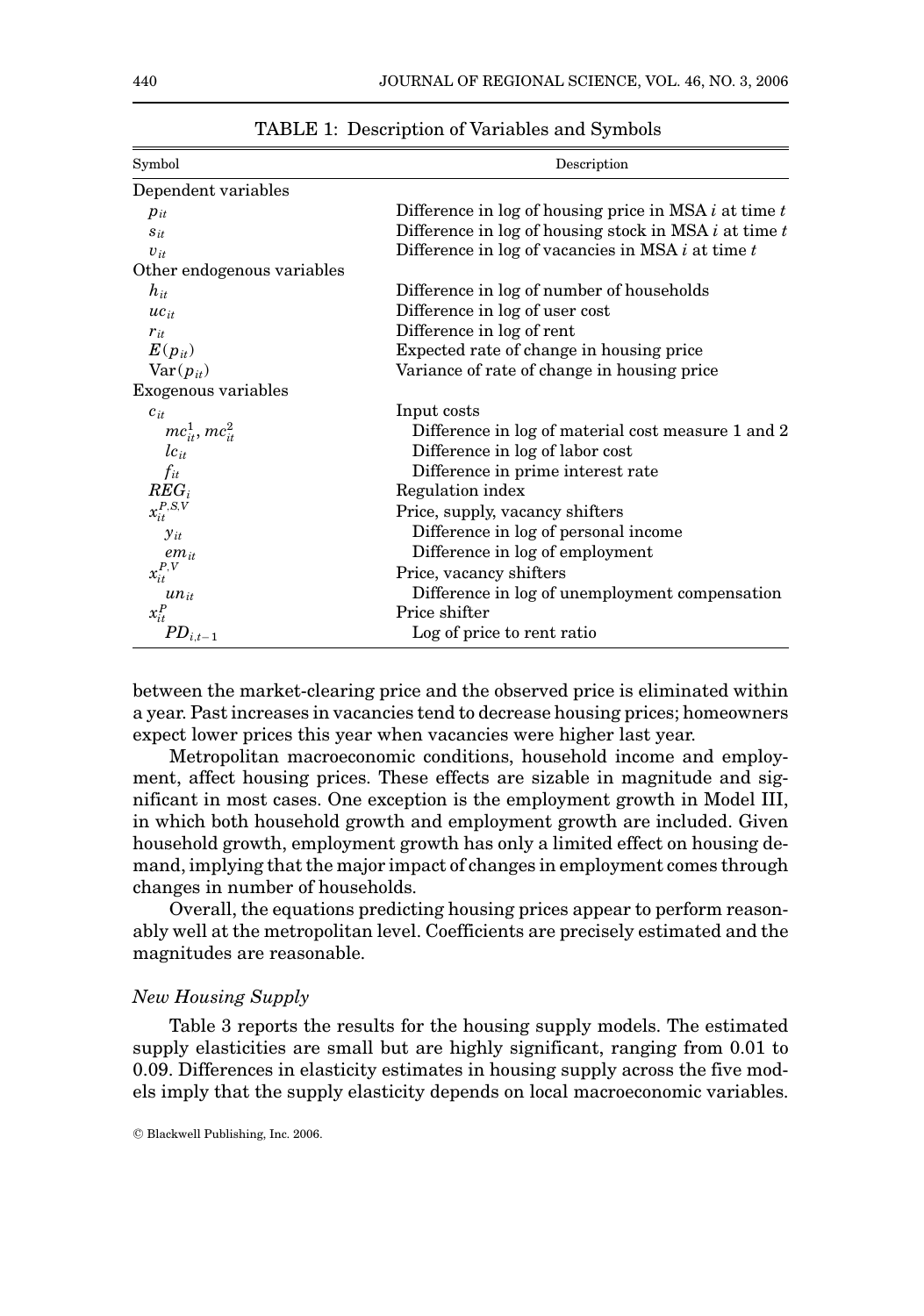| TABLE 2: Estimates of Price Equation (t-ratios in parentheses)           |            |          |           |          |          |
|--------------------------------------------------------------------------|------------|----------|-----------|----------|----------|
|                                                                          | Model I    | Model II | Model III | Model IV | Model V  |
| $s_{it}$                                                                 | $-0.224\,$ | $-0.316$ | $-0.399$  | $-0.120$ | $-0.315$ |
|                                                                          | (1.60)     | (6.13)   | (8.20)    | (2.90)   | (7.13)   |
| $v_{it}$                                                                 | $-0.004$   | $-0.031$ | $-0.024$  | $-0.043$ |          |
|                                                                          | (0.77)     | (8.68)   | (6.93)    | (10.49)  |          |
| $r_{it}$                                                                 | 0.030      |          |           |          |          |
|                                                                          | (0.44)     |          |           |          |          |
| $uc_{it}$                                                                | $-0.509$   | $-0.231$ | $-0.185$  | $-0.098$ | $-0.219$ |
|                                                                          | (11.58)    | (6.74)   | (5.61)    | (2.63)   | (6.52)   |
| $PD_{i,t-1}$                                                             | $-0.034$   | $-0.019$ | $-0.021$  | $-0.020$ | $-0.015$ |
|                                                                          | (6.48)     | (9.88)   | (11.43)   | (11.43)  | (7.76)   |
| $p_{it-1}$                                                               |            | 0.570    | 0.480     | 0.515    | 0.481    |
|                                                                          |            | (29.07)  | (25.33)   | (25.93)  | (25.14)  |
| $v_{it-1}$                                                               |            |          |           | $-0.019$ |          |
|                                                                          |            |          |           | (8.86)   |          |
| $h_{it}$                                                                 | 0.999      | 0.622    | 0.634     |          |          |
|                                                                          | (6.38)     | (10.26)  | (7.73)    |          |          |
| $y_{it}$                                                                 |            |          | 0.515     | 0.355    | 0.267    |
|                                                                          |            |          | (11.29)   | (8.24)   | (5.58)   |
| $em_{it}$                                                                |            |          | 0.085     | 0.325    | 0.546    |
|                                                                          |            |          | (1.41)    | (7.99)   | (12.50)  |
| $\begin{array}{c} \sigma_{it}^2 \\ \sigma_i^2 \\ \sigma_t^2 \end{array}$ | 0.037      | 0.029    | 0.028     | 0.032    | 0.028    |
|                                                                          | 0.130      | 0.156    | 0.037     | 0.034    | 0.064    |
|                                                                          | 0.033      | 0.008    | 0.007     | 0.003    | 0.006    |
|                                                                          |            |          |           |          |          |

Note: Estimates are based upon annual observations on 74 MSAs during the period 1987– 1999. Models are estimated by two-stage least squares (2SLS) in an error component framework.  $\sigma_i^2$  and  $\sigma_t^2$  represent the variance of time and MSA components of the error, and  $\sigma_{it}^2$  is the variance of the white noise component.

Once the effects of local macroeconomic variables are controlled for, in Models IV and V, the elasticity is substantially decreased. This suggests that local business cycle might be just as informative for developers as housing market variables are. In Models III through V, vacancy is included. The estimated coefficient on the vacancy variable is small, but of course, price is already controlled for in these models. The coefficients on vacancy may act as an indicator for price volatility. If current vacancies are correlated with the future volatility of housing prices, then housing suppliers, observing high vacancies now, will delay new construction, anticipating future volatility. In contrast to many previous studies, the cost variables have the expected negative signs and are highly significant. The variables measuring materials costs are clearly important; the measure of labor cost has the expected sign, but is insignificant.<sup>22</sup> Capital cost,

<sup>&</sup>lt;sup>22</sup>This may reflect the fact that the labor cost used is not the hourly wage, but rather per capita labor income in the construction industry, which includes both hourly wages and hours worked.

<sup>-</sup><sup>C</sup> Blackwell Publishing, Inc. 2006.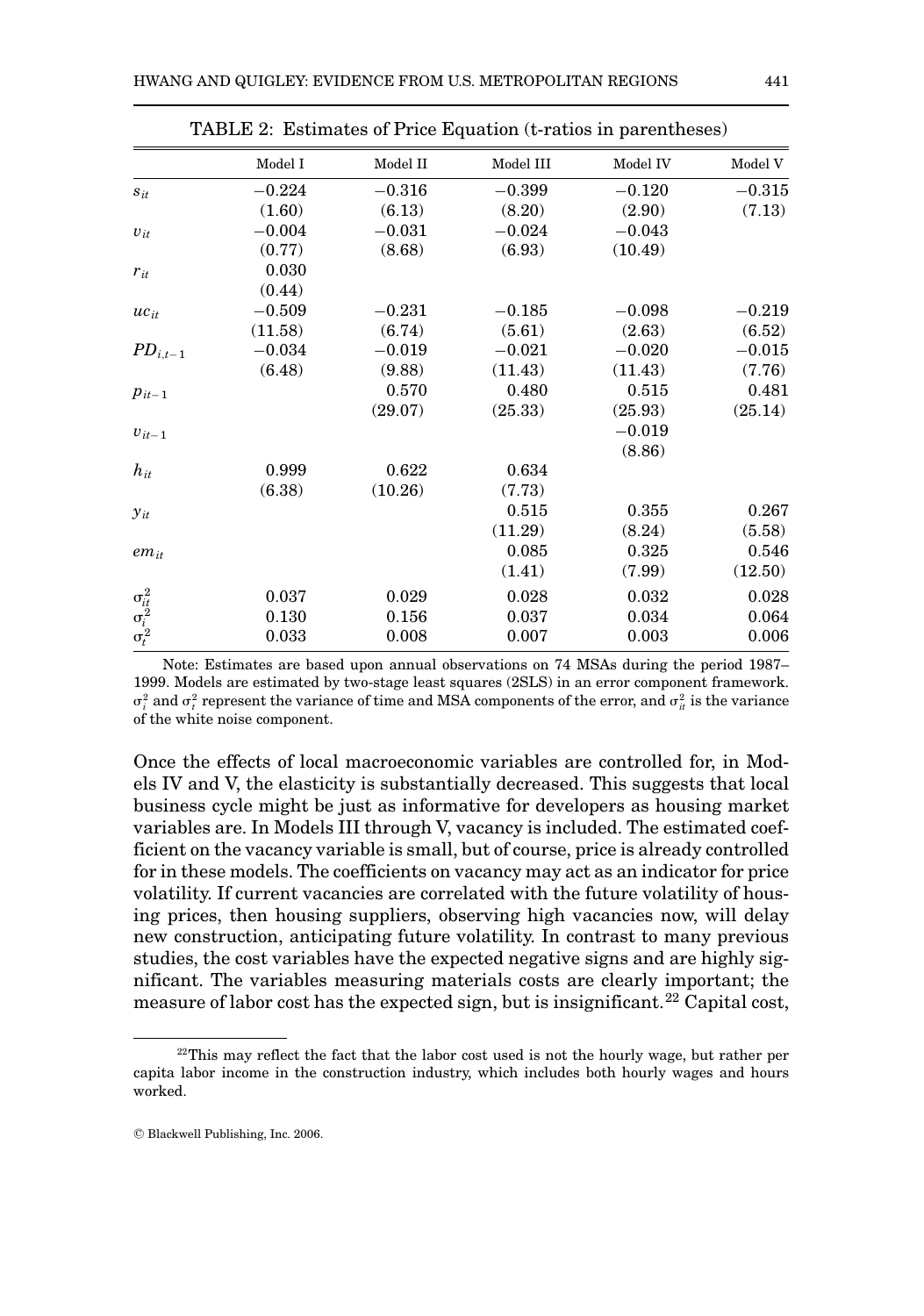|                                                                          | Model I    | Model II | Model III | Model IV | Model V  |
|--------------------------------------------------------------------------|------------|----------|-----------|----------|----------|
| $p_{it}$                                                                 | 0.094      | 0.042    | 0.021     | 0.009    | 0.011    |
|                                                                          | (13.57)    | (8.00)   | (4.65)    | (2.12)   | (2.26)   |
| $v_{it}$                                                                 |            |          | $-0.002$  | $-0.001$ | $-0.001$ |
|                                                                          |            |          | (4.16)    | (2.87)   | (1.18)   |
| $mc_{it}^1$                                                              | $-0.00003$ | $-0.001$ | $-0.001$  | $-0.001$ | $-0.001$ |
|                                                                          | (0.10)     | (5.34)   | (8.35)    | (8.19)   | (5.70)   |
| $mc_{it}^2$                                                              | $-0.001$   | $-0.000$ | $-0.001$  | $-0.000$ |          |
|                                                                          | (2.14)     | (2.55)   | (4.48)    | (1.54)   |          |
| $lc_{it}$                                                                | $-0.001$   |          |           |          |          |
|                                                                          | (0.17)     |          |           |          |          |
| $f_{it}$                                                                 | $-0.054$   | $-0.021$ | $-0.003$  |          |          |
|                                                                          | (2.65)     | (2.06)   | (0.45)    |          |          |
| $REG_i$                                                                  | $-0.015$   | $-0.004$ | $-0.005$  | $-0.004$ | $-0.004$ |
|                                                                          | (1.63)     | (3.61)   | (3.68)    | (4.08)   | (3.27)   |
| $s_{it-1}$                                                               |            | 0.818    | 0.790     | 0.806    | 0.802    |
|                                                                          |            | (82.76)  | (75.44)   | (91.90)  | (89.967) |
| $p_{it-1}$                                                               |            | $-0.026$ | $-0.009$  | $-0.018$ | $-0.021$ |
|                                                                          |            | (7.44)   | (2.93)    | (6.30)   | (6.702)  |
| $y_{it}$                                                                 |            |          |           | 0.001    | $-0.004$ |
|                                                                          |            |          |           | (0.12)   | (0.61)   |
| $em_{it}$                                                                |            |          |           | 0.077    | 0.096    |
|                                                                          |            |          |           | (10.58)  | (12.08)  |
| $Var(p_{it})$                                                            |            |          |           |          | $-0.088$ |
|                                                                          |            |          |           |          | (2.70)   |
|                                                                          | 0.006      | 0.003    | 0.003     | 0.003    | 0.003    |
|                                                                          | 0.011      | 0.005    | 0.003     | 0.003    | 0.004    |
| $\begin{array}{c} \sigma_{it}^2 \\ \sigma_i^2 \\ \sigma_t^2 \end{array}$ | 0.033      | 0.004    | 0.005     | 0.003    | 0.003    |
|                                                                          |            |          |           |          |          |

TABLE 3: Estimates of Supply Equation (t-ratios in parentheses)

Note: Estimates are based upon annual observations on 74 MSAs during the period 1987–1999. Models are estimated by 2SLS in an error component framework.  $\sigma_i^2$  and  $\sigma_t^2$  represent the variance of time and MSA components of the error, and  $\sigma_{it}^2$  is the variance of the white noise component.

as measured by the prime interest rate, also has the expected sign, and is significant in two of the three specifications. The regulation index has the predicted sign, and the t-ratios are large; more stringent regulation acts to depress building activities. Housing price volatility is significant in Model V, indicating that the real option might be an important factor for suppliers' decisions.

### *Vacancies in Owner-Occupied Housing*

Table 4 reports the estimates of the equation predicting vacancies in singlefamily housing. The coefficient on price is negative—higher prices mean that it is expensive to keep houses vacant. In all cases, the coefficients for housing prices are significant and negative. The coefficient on supply is significant and positive, as expected. The sign on the lagged vacancies is expected to be positive,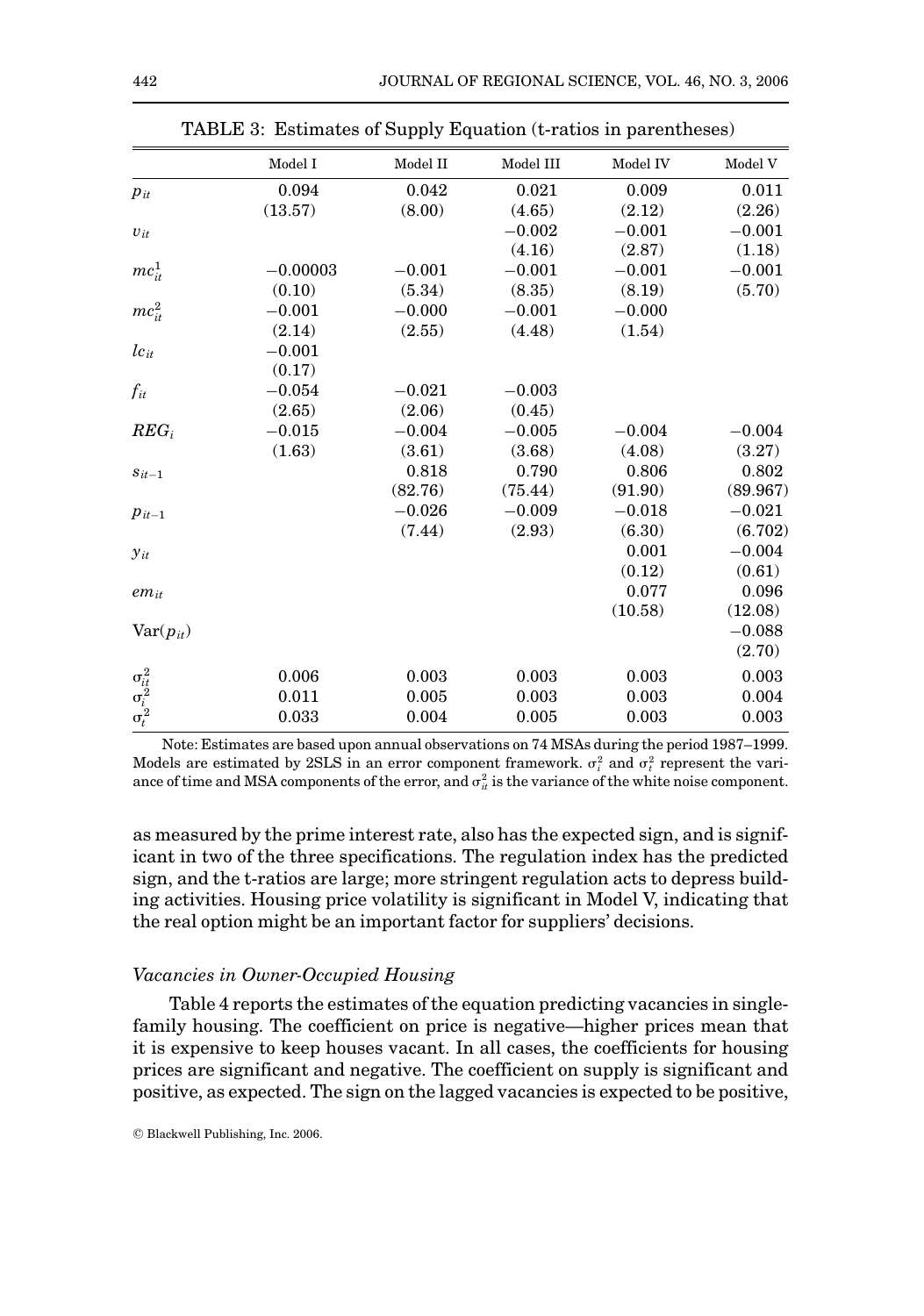|                                                                          | of $($ ucanc $)$ Equation ( $\bullet$ ratios in parements $\circ$ |          |           |          |           |
|--------------------------------------------------------------------------|-------------------------------------------------------------------|----------|-----------|----------|-----------|
|                                                                          | Model I                                                           | Model II | Model III | Model IV | Model V   |
| $p_{it}$                                                                 | $-2.415$                                                          | $-1.938$ | $-1.630$  | $-2.179$ | $-1.456$  |
|                                                                          | (5.43)                                                            | (4.09)   | (4.08)    | (4.74)   | (4.89)    |
| $S_{it}$                                                                 | 1.348                                                             | 1.311    | 2.324     | 1.933    | 1.577     |
|                                                                          | (2.04)                                                            | (2.00)   | (2.70)    | (1.99)   | (2.76)    |
| $p_{it-1}$                                                               | 2.282                                                             | 2.033    | 2.011     | 2.146    | 2.286     |
|                                                                          | (6.01)                                                            | (5.72)   | (5.90)    | (5.62)   | (7.34)    |
| $v_{it-1}$                                                               | $-0.260$                                                          | $-0.249$ | $-0.243$  | $-0.256$ | $-0.223$  |
|                                                                          | (8.01)                                                            | (7.75)   | (7.44)    | (7.86)   | (7.13)    |
| $y_{it}$                                                                 |                                                                   | $-0.348$ |           |          |           |
|                                                                          |                                                                   | (0.46)   |           |          |           |
| $em_{it}$                                                                |                                                                   |          | $-1.551$  |          |           |
|                                                                          |                                                                   |          | (1.86)    |          |           |
| $un_{it}$                                                                |                                                                   |          | $-0.028$  |          |           |
|                                                                          |                                                                   |          | (0.49)    |          |           |
| $h_{it}$                                                                 |                                                                   |          |           | $-0.970$ |           |
|                                                                          |                                                                   |          |           | (0.84)   |           |
| $Var(p_{it})$                                                            |                                                                   |          |           |          | 10.926    |
|                                                                          |                                                                   |          |           |          | (2.27)    |
| $Var(p_{it-1})$                                                          |                                                                   |          |           |          | $-13.519$ |
|                                                                          |                                                                   |          |           |          | (2.73)    |
| $E(p_{it})$                                                              |                                                                   |          |           |          | $-2.491$  |
| $E(p_{it-1})$                                                            |                                                                   |          |           |          | (4.33)    |
|                                                                          |                                                                   |          |           |          | 2.460     |
|                                                                          |                                                                   |          |           |          | (4.30)    |
| $\begin{array}{c} \sigma_{it}^2 \\ \sigma_i^2 \\ \sigma_t^2 \end{array}$ | 0.537                                                             | 0.536    | 0.544     | 0.540    | 0.530     |
|                                                                          | 0.452                                                             | 0.384    | 0.353     | 0.433    | 0.190     |
|                                                                          | 0.155                                                             | 0.153    | 0.150     | 0.153    | 0.131     |
|                                                                          |                                                                   |          |           |          |           |

TABLE 4: Estimates of Vacancy Equation (t-ratios in parentheses)

Note: Estimates are based upon annual observations on 74 MSAs during the period 1987–1999. Models are estimated by 2SLS in an error component framework.  $\sigma_i^2$  and  $\sigma_t^2$  represent the variance of time and MSA components of the error, and  $\sigma_{it}^2$  is the variance of the white noise component.

reflecting the same sluggish response observed in movements in price and new construction. On the contrary, however, the sign on the past vacancies is negative and significant, implying that vacancies tend to overshoot. The regional macroeconomic variables have negative signs, that is, adverse shocks tend to increase vacancies, but they are statistically unimportant (except for employment growth in Model IV, which has a *p*-value of 0.06). Model V contains the conditional variances and expected returns to test for real option element in homeowners' decisions to keep houses vacant. The results are mixed. Overall, the vacancy equations have much higher error variances for all three components, indicating that the course of vacancies is relatively more difficult to predict using these economic variables.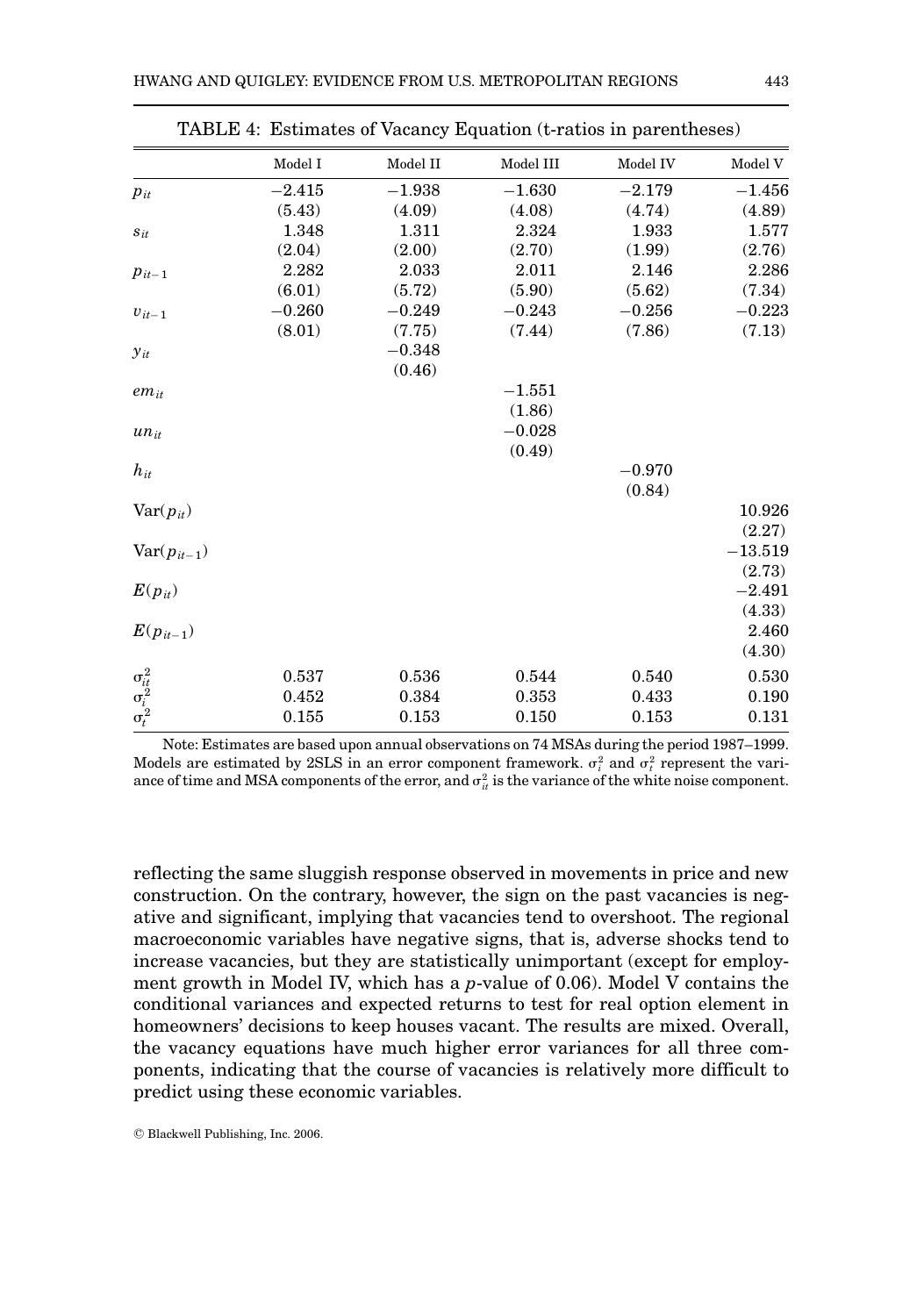

FIGURE 8: Impulse Responses of Income to an Unexpected Income Shock in Houston, Tucson, and San Jose.

# *Simulation*

Another way to measure the implications of the model is to simulate the effect of exogenous shocks on the endogenous variables. We use estimates of Models II, III, and IV as the basis for simulation. Conventional simulation exercises specify a given change in some endogenous variable and trace its effects upon one or more endogenous variables. In this case, given the high correlation of local macroeconomic variables, we vary MSA income and employment growth jointly.<sup>23</sup> We select three metropolitan areas, San Jose, Tucson, and Houston, whose extreme patterns of house price development are depicted in Figure 1. In each case, we expose the local economy to an unexpected income shock of one standard deviation and we trace out the subsequent effects.

Figure 8 shows that the qualitative developments caused by an unexpected income shocks appear to be quite similar among the MSAs. The magnitudes of

<sup>&</sup>lt;sup>23</sup>To accomplish this, we estimate a two-variable VAR model of income and employment by MSA and use the results to trace through the responses over time to a one standard deviation increase in MSA income.

<sup>-</sup><sup>C</sup> Blackwell Publishing, Inc. 2006.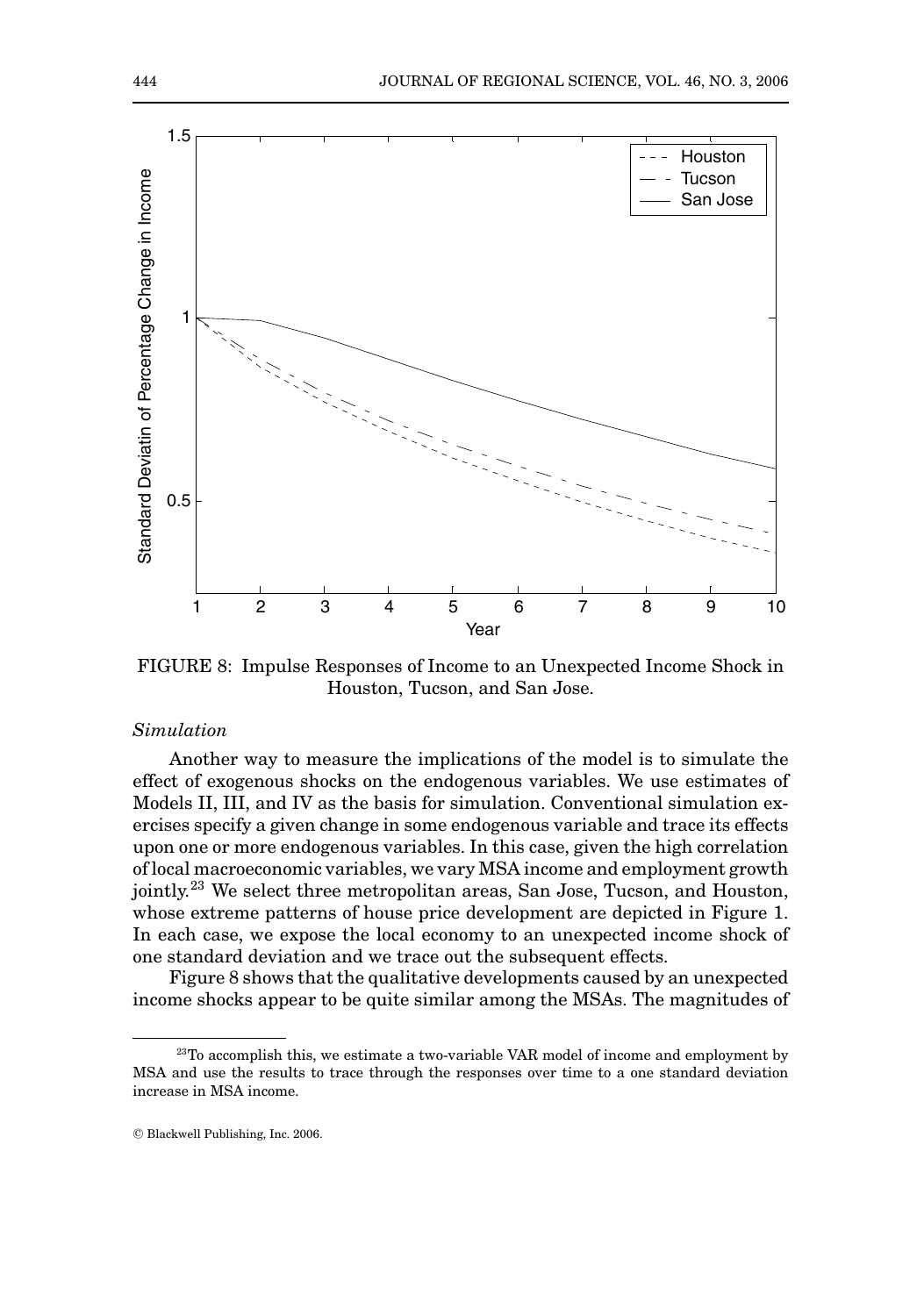

FIGURE 9: Housing Price Responses to Income Shock for Houston, Tucson, and San Jose.

initial income shocks range from 2.62 percent to 3.86 percent, and subsequent income shocks become smaller. It does take considerable time for these income shocks to be completely dissipated. Note that even though San Jose does not have the highest initial income shock, that shock is the most persistent in affecting subsequent income development.

Figure 9 shows the impact of the unexpected income shock on housing prices in these three markets. The initial price increase in Houston, one of the cities with the lowest housing return reported in Figure 1, is actually higher than that of San Jose and Tucson, but price increases dissipate very rapidly. In response to an exogenous increase in income, housing prices in San Jose and Tucson continue to increase for an extended period of time; the peaks in housing price appreciation occur after about 5 years. In the case of San Jose, housing prices never decline all the way back to the initial equilibrium during the subsequent 30-year period. This simulation exercise with housing prices suggests that the higher appreciation in housing prices in the last three decades may arise as much from the persistence of price appreciation as from the timing of initial shocks. After an initial shock, lagged market responses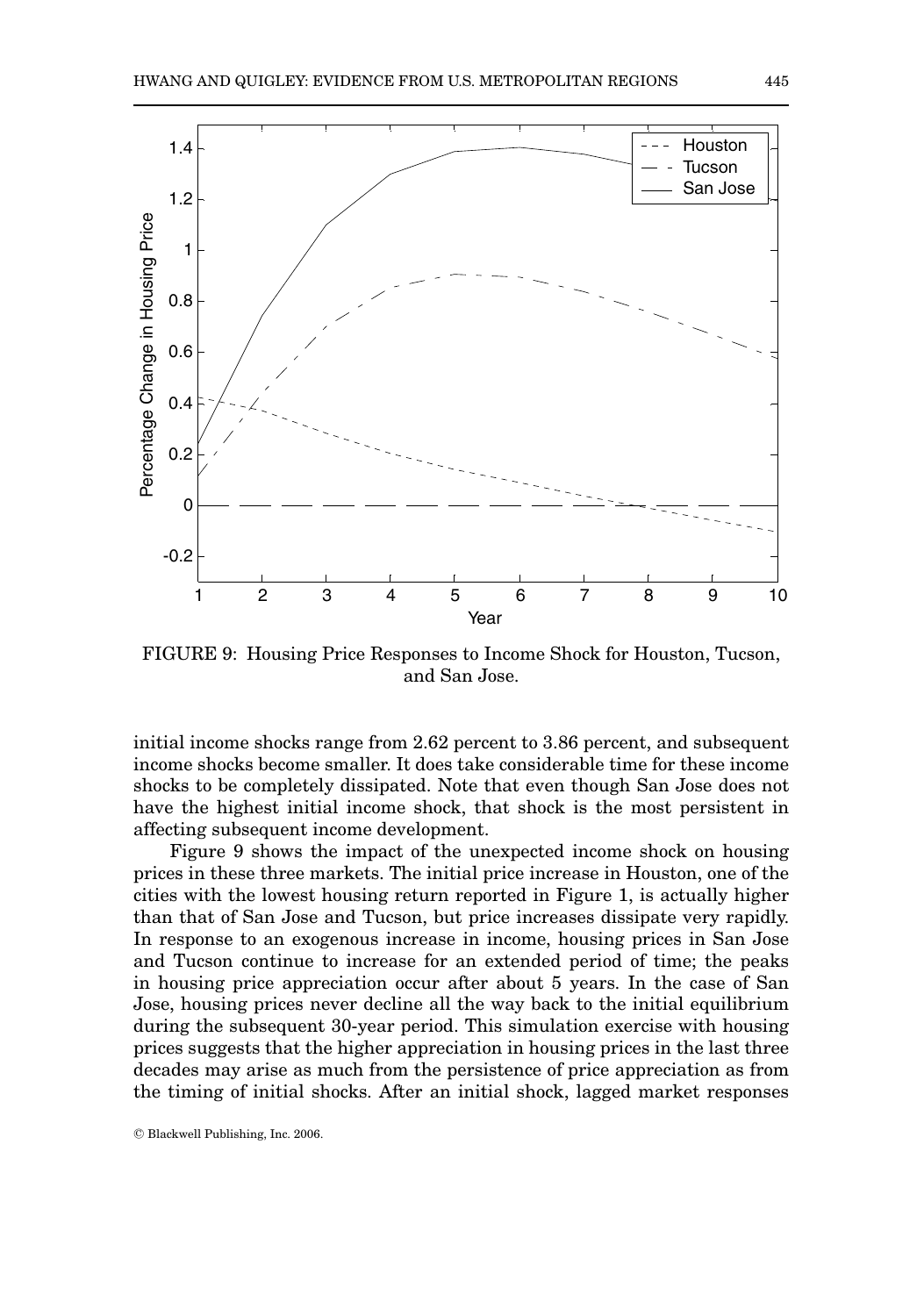

FIGURE 10: Construction Responses to Income Shock for Houston, Tucson, and San Jose.

play an important role in the development of equilibrium prices. Overall, the predicted housing price developments from the same model are quite distinctive among the three MSAs.

Figure 10 shows the response of construction activity to an unexpected income shock in these housing markets. Even though most of the response is dissipated in 3 years, the timing and magnitudes of the responses are remarkably different. Houston, the market with the lowest price appreciation, has a 1-year increase of about 3,500 dwellings, while Tucson (with medium price appreciation) has an increase of only 1,200 units. In San Jose, merely 600 units are added to the stock. Within the econometric model, a major reason for these large differences is the importance of regulation.<sup>24</sup> As noted in Figure 5, the relationship between housing returns and regulation is positive. This simulation exercise shows that this reflects the strong relationship between building activities and regulation. It also helps to understand the variations in housing price

<sup>&</sup>lt;sup>24</sup>Houston has a regulation index value of 18.21,  $6<sup>th</sup>$  lowest among 74 MSAs, and Tucson has 19.45, 35<sup>th</sup> lowest, while San Jose has  $25.81$ ,  $7<sup>th</sup>$  highest.

<sup>-</sup><sup>C</sup> Blackwell Publishing, Inc. 2006.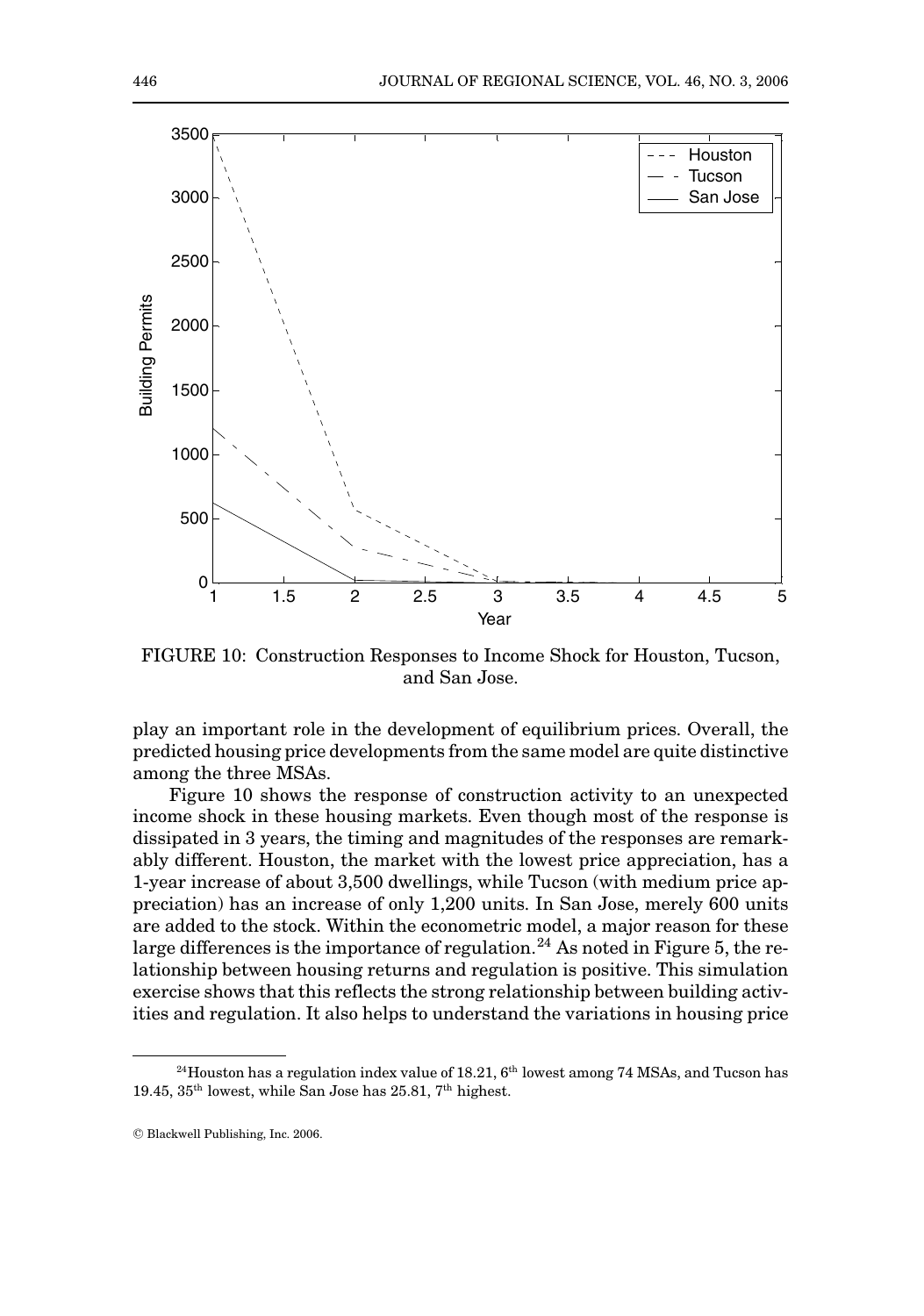

FIGURE 11: The Effects of Regulation in Housing Market: Denver MSA Housing Prices.

appreciation in Figure 9. A housing market with more stringent regulation has a more persistent price appreciation arising from an endogenous shock.

A second simulation may illustrate more clearly the importance of local regulation in affecting housing adjustment paths in metropolitan housing markets. In this simulation, we present the adjustment paths for housing prices, new dwellings, and vacancy rates for Denver, the metropolitan area with the lowest level of regulation in our sample. This simulation is conducted in the same manner as those reported for Houston, Tucson and San Jose. We also report a second simulation for Denver, but with one counterfactual. In this second simulation, we assume that Denver's regulation of new construction is as stringent as that of San Francisco, the market with the most stringent building regulations in our sample.

Figure 11 compares the effects of an exogenous increase in income on house prices. In Denver, there is a gradual, but modest impact on prices. Five years after the shock, housing prices have increased by about a tenth of a percent. However, with the regulations in force in San Francisco, the impact on housing prices in Denver would be substantial and persistent. Housing prices increase initially, and prices continue to rise subsequently. The differential impact on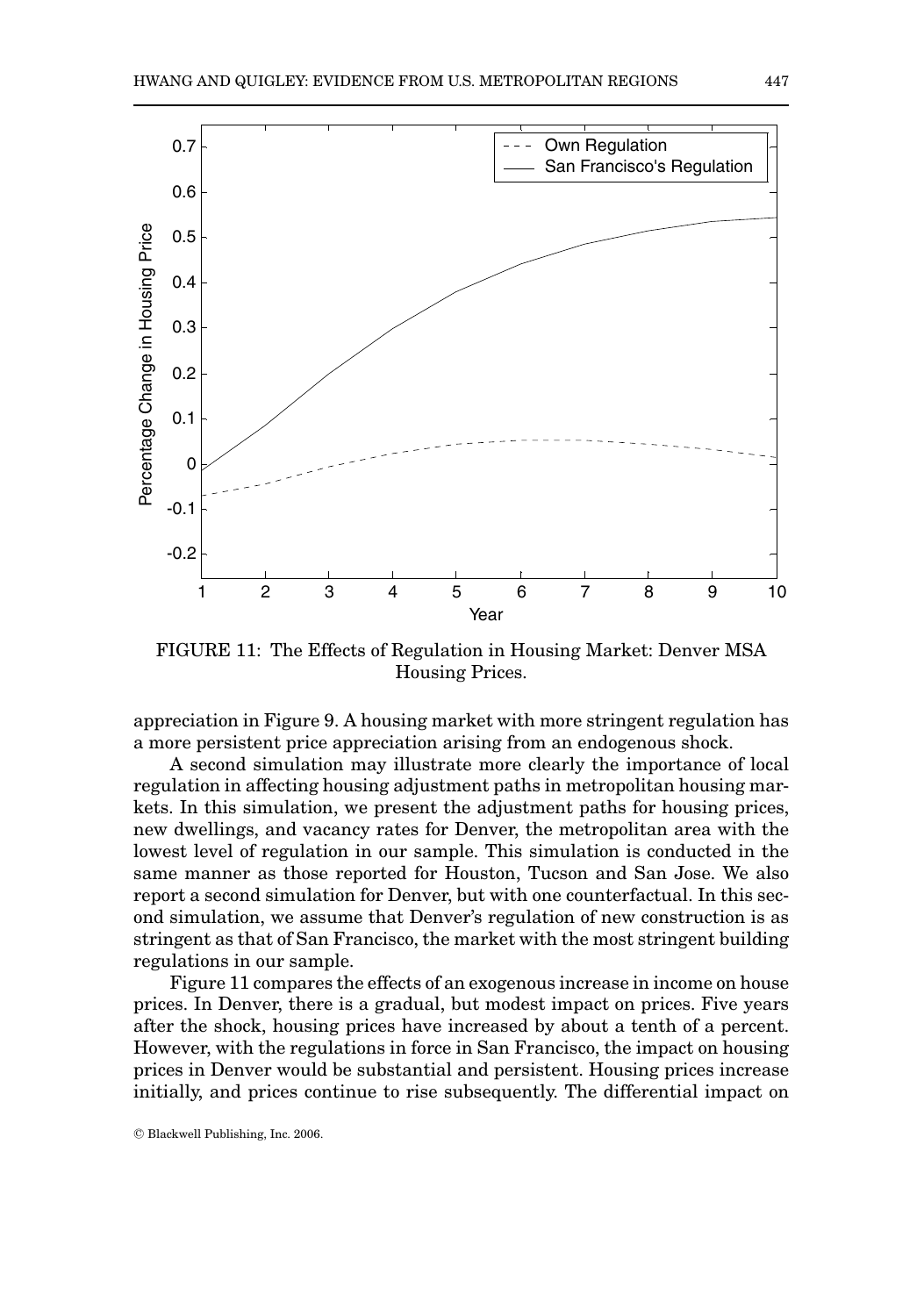

FIGURE 12: The Effects of Regulation in Housing Market: Denver MSA Building Permits.

new construction is also substantial. The general pattern appears to be similar; building permits rise upon impact, and return quickly to previous levels. However, under its current regulatory regime, the new supply of housing in Denver is larger by 10 percent than it would be under the more stringent regulations in effect in San Francisco (Figure 12). Vacancies fall more rapidly with more stringent building regulation (Figure 13). With a lower level of new construction, vacancies would be more responsive to increases in demand. Moreover, as price increases with more stringent regulations, homeowners find it more expensive to keep houses vacant.

# 6. CONCLUSION

This paper estimates the effects of national and regional economic conditions on local housing markets using a panel of U.S. metropolitan areas over a 14-year period. We estimate the effects of exogenous conditions on the prices and vacancy rates for owner-occupied single-family housing, and on building permits issued for new construction of single-family housing. The parameters are estimated by two-stage least squares in an error components framework.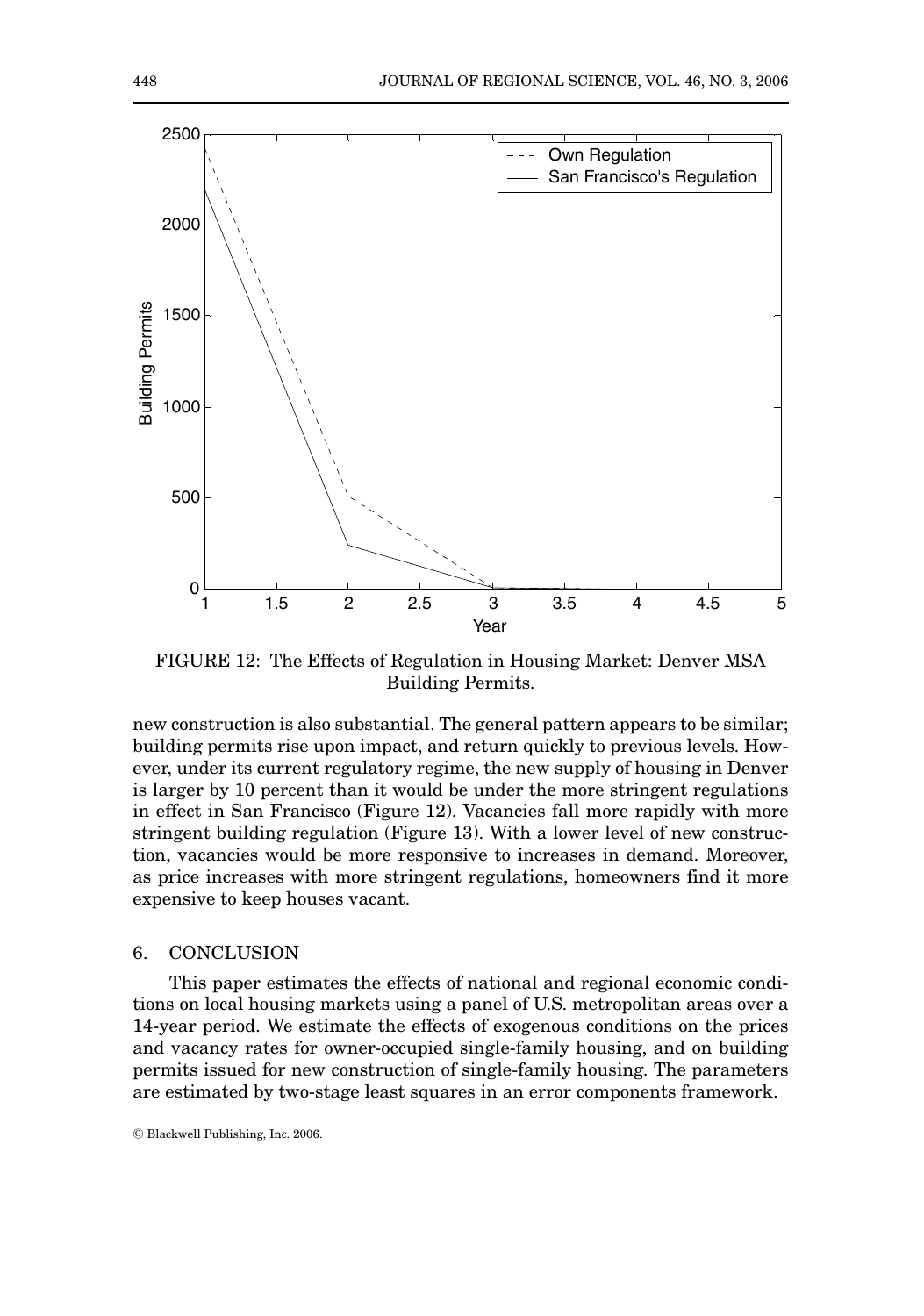

FIGURE 13: The Effects of Regulation in Housing Market: Denver MSA Vacancy Rates.

The empirical models provide a coherent set of empirical and simulation results. The results confirm the importance of changes in regional economic conditions, income and employment, upon local housing markets, and they confirm the importance of lagged adjustment processes on both the demand and supply sides of the market. The results also provide the first detailed evidence on the importance of vacancies in the owner-occupied housing market on housing prices and supplier activity. The results also document the importance of new supply and the factors—variations in materials, labor and capital costs, and regulation—affecting decisions to increase the supply of single-family housing.

Simulation exercises, using standard impulse response analyses, document the lags in market responses to endogenous shocks and the variations in response predicted from a common model depend greatly upon local conditions. Finally, the results suggest the importance of local regulation in affecting the pattern of market responses to regional economic conditions. In more regulated markets, levels of housing prices are higher in response to endogenous shocks, and the price increases are far more persistent over time.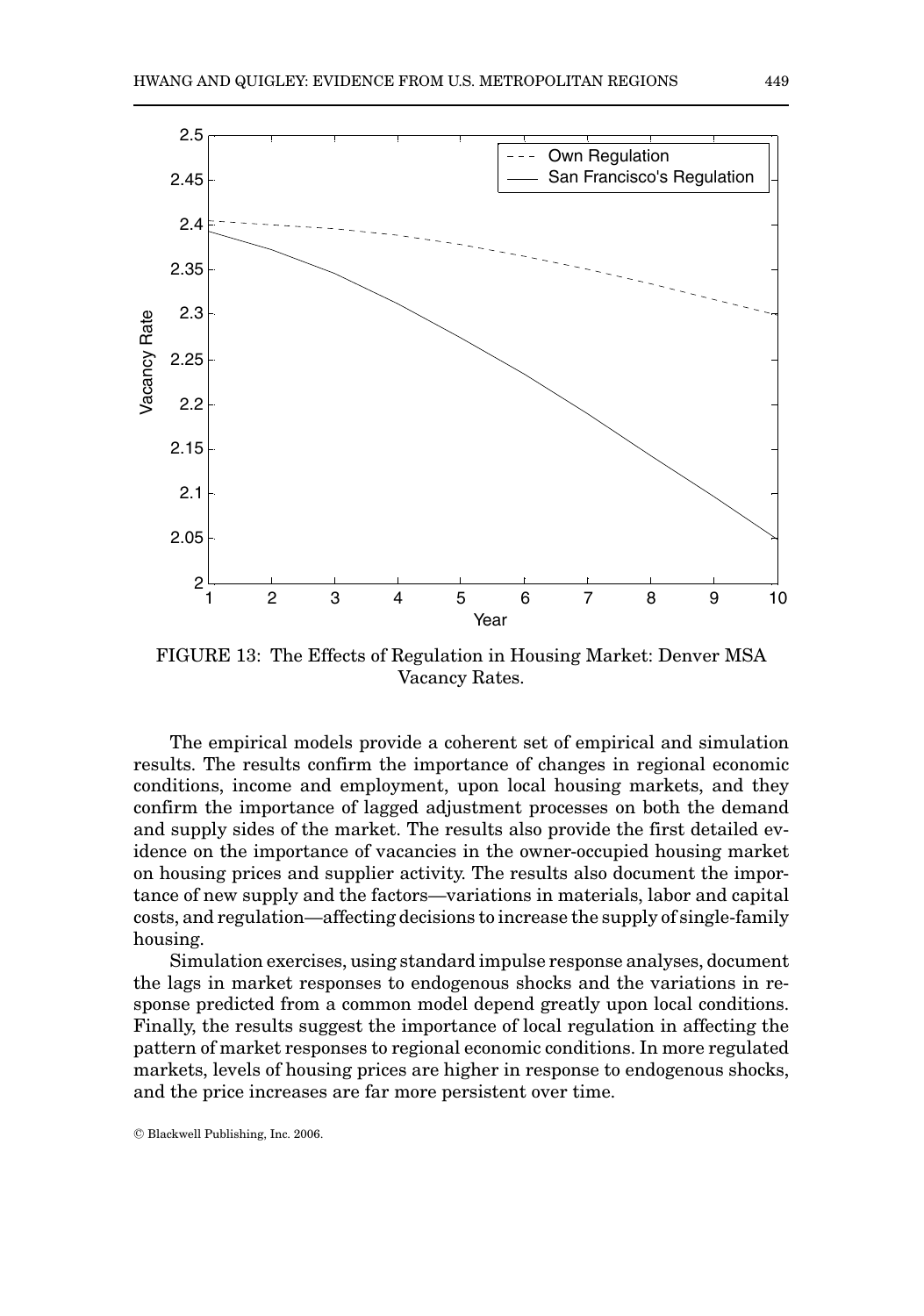# **REFERENCES**

- Arnott, Richard. 1989. "Housing Vacancies, Thin Markets, and Idiosyncratic Tastes," *Journal of Real Estate Finance and Economics*, 2, 5–30.
- Baltagi, Badi. 1981. "Simultaneous Equations with Error Components," *Journal of Econometrics*, 17, 189–200.
- Campbell, John, Andrew Lo, and Craig MacKinlay. 1996. *The Econometrics of Financial Markets*. Princeton: Princeton University Press.
- Clapham, Eric, Peter Englund, John M. Quigley, and Christian Redfearn. 2005. "Revisiting the Past and Settling the Score: House Price Measurement for Derivative Contracts," Working Paper 05-002, Berkeley Program on Housing and Urban Policy.
- Cochrane, John. 1991. "Volatility Tests and Efficient Markets," *Journal of Monetary Economics*, 27, 463–485.
- DiPasquale, Denise. 1999. "Why Don't We Know More About Housing Supply?" *Journal of Real Estate Finance and Economics*, 18, 9–23.
- DiPasquale, Denise, and William Wheaton. 1994. "Housing Market Dynamics and the Future of Housing Prices," *Journal of Urban Economics*, 35, 1–27.
- Dougherty, Ann, and Robert Van Order. 1982. "Inflation, Housing Costs and the Consumer Price Index," *American Economic Review*, 72, 154–164.
- Drieman, Michelle, and Robert Follain. 2003. "Drawing Inferences about Housing Supply Elasticity from House Price Responses to Income Shocks," OFHEO Working Paper 03-02.
- Eubank, Arthur, and C. F. Sirmans. 1979. "The Price Adjustment Mechanism for Rental Housing in the United States," *Quarterly Journal of Economics*, 93, 163–183.
- Evenson, Bengte. 2001. "Understanding House Price Volatility: Measuring and Explaining the Supply Side of Metropolitan Area Housing Markets," MIT Working Paper.
- Follain, James, and Orawin Velz. 1995. "Incorporating the Number of Existing Home Sales into a Structural Model of the Market for Owner-Occupied Housing," *Journal of Housing Economics*, 4, 93–117.
- Gabriel, Stuart, and Frank Nothaft. 1988. "Rental Housing Markets and the Natural Vacancy Rate," *AREUEA Journal*, 16, 419–429.
- ———. 2001. "Rental Housing Markets, The Incidence and Duration of Vacancy, and the Natural Vacancy Rate," *Journal of Urban Economics*, 49, 121–149.
- Glaeser, Edward L., Joseph Gyourko, and Raven Saks. 2003. "Why is Manhattan So Expensive? Regulation and the Rise in House Prices," NBER Working Paper 10124.
- Hendershott, Patric H., Bryan MacGregor, and Raymond Tse. 2000. "Estimating the Rental Adjustment Process," University of Aberdeen Working Paper.
- Hsiao, Cheng. 1986. *Analysis of Panel Data*. Econometric Society Monograph No. 11, New York: Cambridge University Press.
- Hwang, Min, John M. Quigley, and Jae Young Son. 2005. "The Dividend Pricing Model: New Evidence from the Korean Housing Market," *Journal of Real Estate Finance and Economics*, 32, 205–228.
- Igarashi, Masahiro. 1992. "The Rent-Vacancy Relationship in the Rental Housing Market," *Journal of Housing Economics*, 1, 251–270.
- Kearl, James R. 1979. "Inflation, Mortgage, and Housing," *The Journal of Political Economy*, 87, 1115–1138.
- Malpezzi, Stephen. 1996. "Housing Prices, Externalities, and Regulation in the U.S. Metropolitan Areas," *Journal of Housing Research*, 7, 209–241.
- Malpezzi, Stephen, Gregory Chun, and Richard Green. 1998. "New Place-to-Place Housing Price Indexes for U.S. Metropolitan Areas and Their Determinants," *Real Estate Economics*, 26, 235– 274.
- Mankiw, N. Gregory, and David N. Weil. 1989. "The Baby Boom, the Baby Bust, and the Housing Market," *Regional Science and Urban Economics*, 19, 235–258.
- Mayer, Christopher, and Tsur Somervile. 2000. "Land Use Regulation and New Construction," *Regional Science and Urban Economics*, 30, 639–662.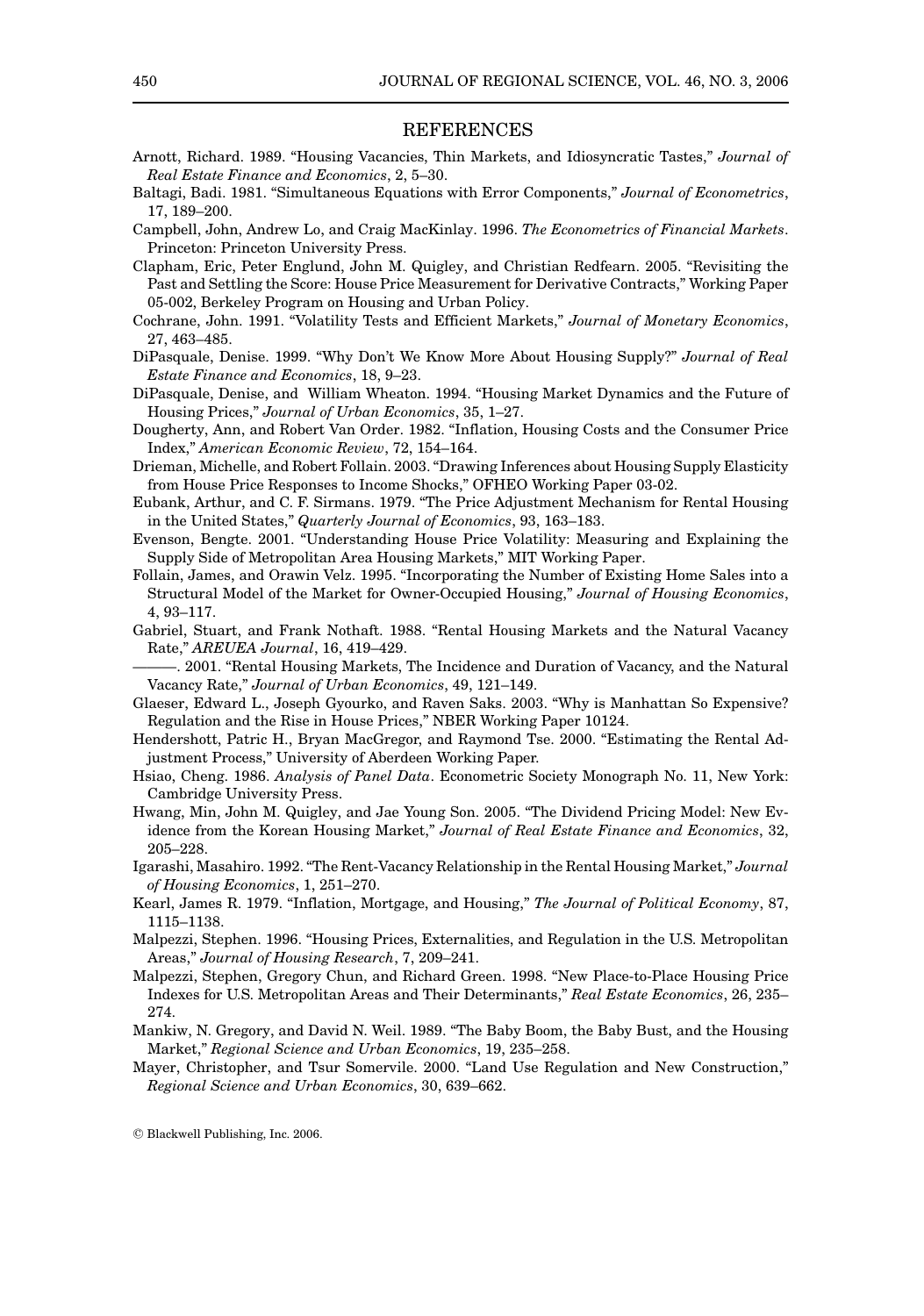Muth, Richard. 1960. "The Demand for Non-Farm Housing," in Arnold C. Haberger, Muth Richard, M. L. Burstein, and Gregory C. Chow (eds.), *The Demand for Durable Goods*. Chicago, IL: University of Chicago Press, pp. 26–96.

———. 1968. *Cities and Housing*. Chicago, IL: University of Chicago Press.

Poterba, James M. 1984. "Tax Subsidies to Owner Occupied Housing: An Asset Market Approach," *Quarterly Journal of Economics*, 94, 729–752.

———. 1991. "House Price Dynamics: The Role of Tax Policy and Demography," *Brookings Papers on Economic Activity*, 2, 143–183.

Quigley, John M., and Larry Rosenthal. 2005. "The Effects of Land Use Regulation on the Price of Housing: What do We Know? What Can We Learn," *Cityscape*, 8, 69–138.

Read, Colin. 1993. "Tenants' Search and Vacancies in Rental Housing Markets," *Regional Science and Urban Economics*, 23, 171–183.

———. 1997. "Vacancies and Rent Dispersion in a Stochastic Search Model with Generalized Tenant Demand," *Journal of Real Estate Finance and Economics*, 15, 223–237.

Reid, Margaret. 1962. *Housing and Income*. Chicago, IL: University of Chicago Press.

- Rosen, Kenneth T., and Lawrence B. Smith. 1983. "The Price Adjustment Process and the Natural Vacancy Rate," *American Economic Review*, 73, 779–786.
- Rosenthal, Stuart. 1999. "Housing Supply: The Other Half of the Market. A Note from the Editor," *Journal of Real Estate Finance and Economics*, 18, 5–7.
- Shiller, Robert J. 1981. "Do Stock Prices Move Too Much to be Justified by Subsequent Dividends?" *American Economic Review*, 71, 421–436.
- Topel, Robert, and Sherwin Rosen. 1988. "Housing Investment in the United States," *Journal of Political Economy*, 96, 718–740.
- U.S. Department of Housing and Urban Development. 1995. "Fair Market Rents for the Section 8 Housing Assistance Payments Program," Processed.
- Wheaton, William C. 1990. "Vacancy, Search, and Prices in a Housing Market Matching Model," *Journal of Political Economy*, 98, 1270–1292.

#### APPENDIX A

*Approximation of Equation (3), the Equilibrium Condition for Housing Demand*

Following Campbell, Lo and MacKinlay (1996),

(A1) 
$$
\log\left(1+\frac{X}{Y}\right) = \log\left(1+\exp\left(\log\left(\frac{X}{Y}\right)\right)\right)
$$

$$
= \log\left(1+\exp(\log(X) - \log(Y))\right)
$$

$$
= \log\left(1+\exp(x-y)\right) \cong \alpha + \beta(x-y)
$$

Consider Equation (1) in the text. Taking logs on both sides, and using Equation (A1) yields

(A2) 
$$
\log(H_t) + \log(D_t) = \log(S_t - V_t)
$$

$$
= \log(S_t) + \log\left(1 - \frac{V_t}{S_t}\right)
$$

$$
= \log(S_t) + \gamma_1 + \gamma_2(\log(V_t) - \log(S_t))
$$

$$
= \gamma_1 + (1 - \gamma_2)\log(S_t) + \gamma_2 \log(V_t)
$$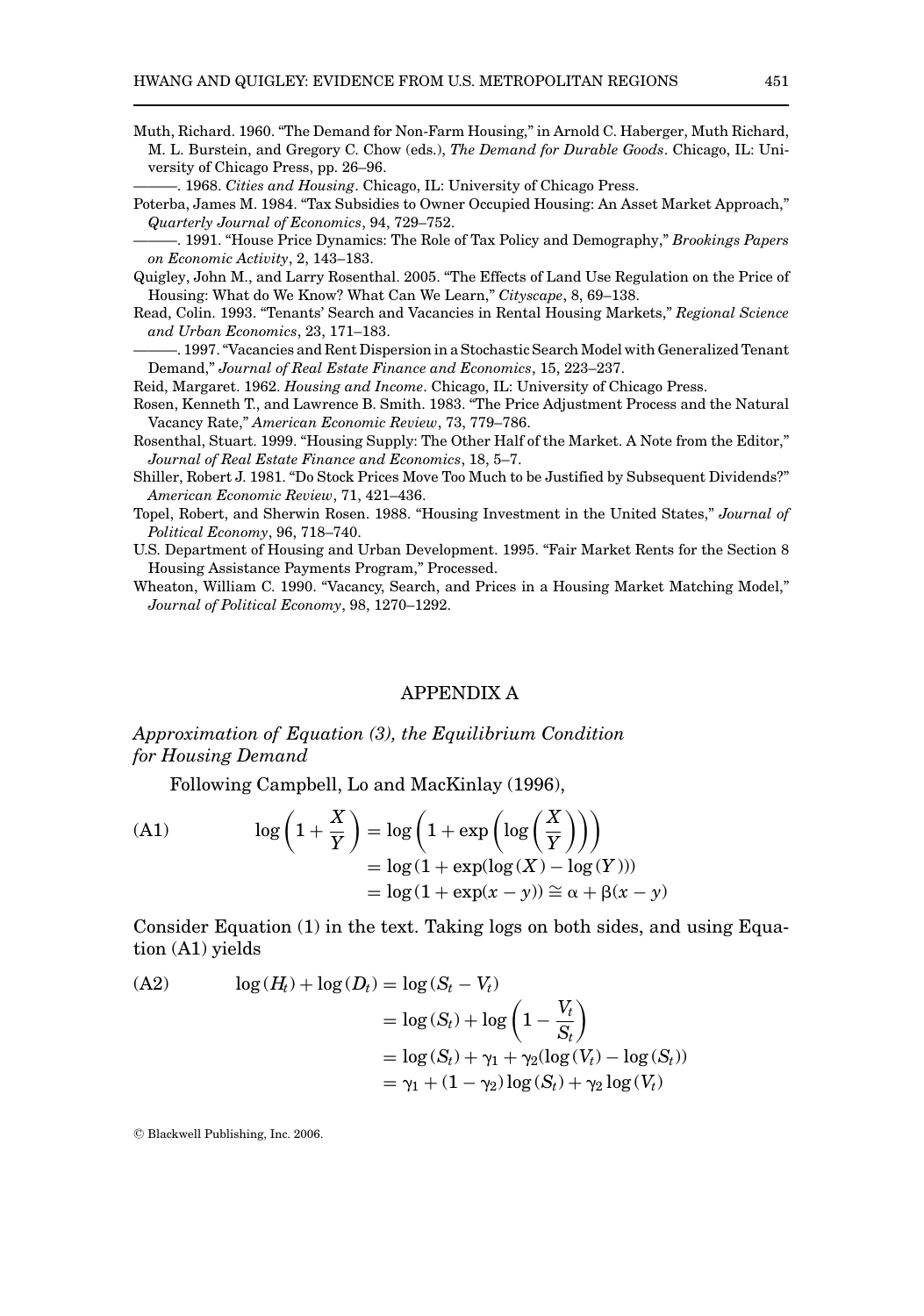Taking first-order differences in the above expression yields

(A3) 
$$
\Delta \log(H_t) + \Delta \log(D_t) = (1 - \gamma_2) \Delta \log(S_t) + \gamma_2 \Delta \log(V_t)
$$

Assuming linearity in (2) and solving for *p*<sup>∗</sup> yields expression (3) in the text.

# APPENDIX B

# *Time Aggregation of Expected Housing Price Appreciation and Conditional Variances*

This appendix shows how to calculate the expectation and conditional variance of *annual* housing price appreciation using *quarterly* observations.

Assume that  $r_t$ , quarterly housing returns, follows AR(4)-GARCH  $(1,1)$ , that is,

(B1) 
$$
r_t = \beta_0 + \sum_{k=1}^4 \beta_k r_{t-k} + \varepsilon_t
$$

where  $\varepsilon_t = \sqrt{h_t} u_t$  and  $u_t \sim \text{iid } \mathcal{N}(0, 1)$  and  $h_t = \gamma_0 + \gamma_1 \varepsilon_{t-1}^2 + \gamma_2 h_{t-1}$ 

The conditional expectation and volatility of *annual* housing returns, given *quarterly* stochastic process (B1), are

$$
(B2) \t\t\t\t\t E\left(\sum_{j=1}^{4}r_{t+j}\middle|I_t\right)
$$

and

(B3) 
$$
E\left[\left(\sum_{j=1}^{4}r_{t+j}-E\left(\sum_{j=1}^{4}r_{t+j}\middle|I_t\right)\right)^2\middle|I_t\right]
$$

To calculate expected annual housing price appreciation in (B2), note that

(B4) 
$$
r_{t+m} = E[r_{t+m} | I_t] + \sum_{n=1}^{m} \delta_n \varepsilon_{t+n} = C_m + \sum_{l=1}^{4} b_{m,l} r_{t-l+1} + \sum_{n=1}^{m} \delta_{m,n} \varepsilon_{t+n}
$$

and

(B5) 
$$
C_{m+1} = C_m + b_{m,1} \beta_0
$$

$$
b_{m+1,l} = b_{m,1} \beta_l + b_{m,l+1} \quad \text{for } l < 4
$$

$$
b_{m+1,4} = b_{m,1} \beta_4
$$

$$
\delta_{m+1,1} = b_{m,1}
$$

$$
\delta_{m+1,n} = \delta_{m,n-1} \quad \text{for } n > 1
$$

Starting  $m = 1$  and iterating over  $m = 2, 3$ , and 4, it is easy to compute (B2) using  $(B4)$  and  $(B5)$ .

<sup>-</sup><sup>C</sup> Blackwell Publishing, Inc. 2006.